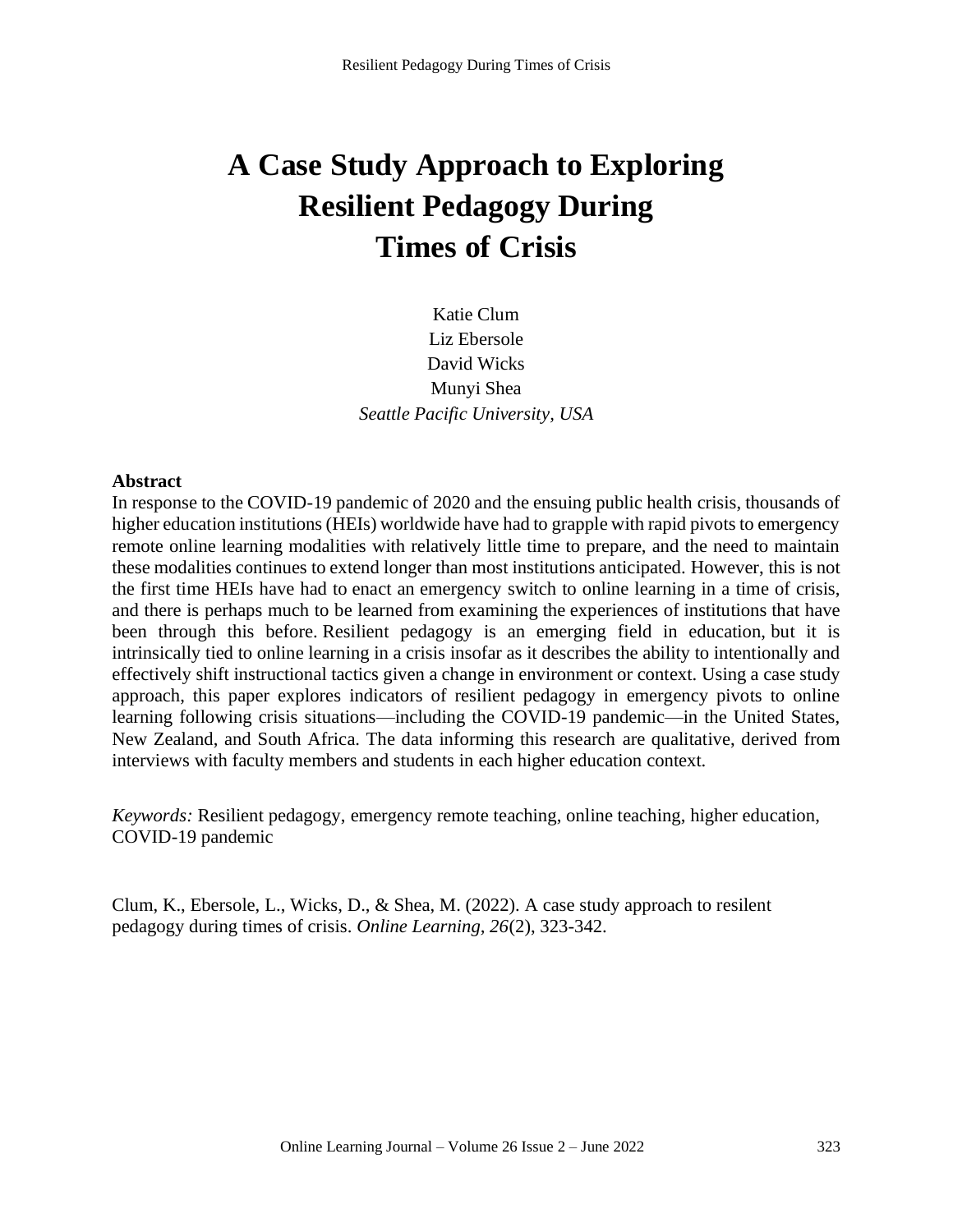As with so many other areas of human society, COVID-19 has redefined teaching and learning to such a degree that the highly significant differences between the pre- and postpandemic educational environment must be acknowledged. World events are such that "business as usual" has been irrevocably disrupted, and it is difficult to imagine a full return to "normal" in any sphere. To respond to the COVID-19 pandemic and the ensuing public health crisis, thousands of higher education institutions (HEIs) worldwide have had to grapple with rapid pivots to emergency remote online teaching modalities with relatively little time to prepare, and the need to maintain these modalities continues to extend beyond what most institutions anticipated. In March of 2020, UNESCO estimated that 850 million individuals worldwide had transitioned to alternative forms of teaching and learning in a two-month span (UNESCO, 2020). In addition to the pandemic, throughout the United States, and indeed elsewhere in the world, issues of racial tension and injustice contributed to the stress experienced by students and staff at HEIs. The world of higher education—and certainly education at large—is experiencing an unprecedented shift in learning that leaves many HEIs struggling to cope. This includes issues of curriculum and pedagogy as well as institutional infrastructure and management.

This current moment, however, is not the first time HEIs have had to navigate an emergency switch to online learning in a time of crisis, and there is perhaps much to be learned from reflecting on the previous experiences of institutions (Johnson et al., 2020). Using a case study approach, this paper explores indicators of resilient pedagogy in emergency pivots to online learning following crisis situations—including the COVID-19 pandemic—in the United States, New Zealand, and South Africa. The data informing this research are primarily qualitative data derived from interviews with faculty members and students in each higher education context.

# **Review of Related Literature**

The growth of online learning in the  $21<sup>st</sup>$  century and especially after the COVID-19 pandemic has altered how HEIs are able to respond to crisis. Difficult circumstances such as political unrest, natural disasters, and pandemics have impacted HEIs' ability to offer traditional on-campus courses. The advent of online learning provided a way for HEIs to regroup and redeploy learning in a different format after a crisis, hopefully with minimal disruption. Online learning can be defined as learning through the internet in an asynchronous or synchronous webbased environment where students engage with instructors, other students, and content with time and place agency (Singh & Thurman, 2019). Anderson (2008) proposed a theory of online learning based on the How People Learn framework (Bransford et al., 1999). Anderson's online learning theory examines how current and future internet-based technologies impact effective learning through four overlapping lenses: community-centered, knowledge-centered, learnercentered, and assessment-centered. Each lens provides insight into affordances of the internet that can be used to make learning effective. For example, online learning can use synchronous and asynchronous communication technologies to address community-centered learning online. Resilient pedagogy is an emerging field in education that is intrinsically tied to online learning in a crisis. During earlier crises, HEIs did their best to pivot to online learning. With resilient pedagogy, faculty have an opportunity to be prepared for online teaching prior to the crisis **Emergency Remote Teaching vs. Online Teaching**

It is important to first address the terms "emergency remote teaching" and "online teaching" as they will be used in this paper, as there is a distinction to be made between them,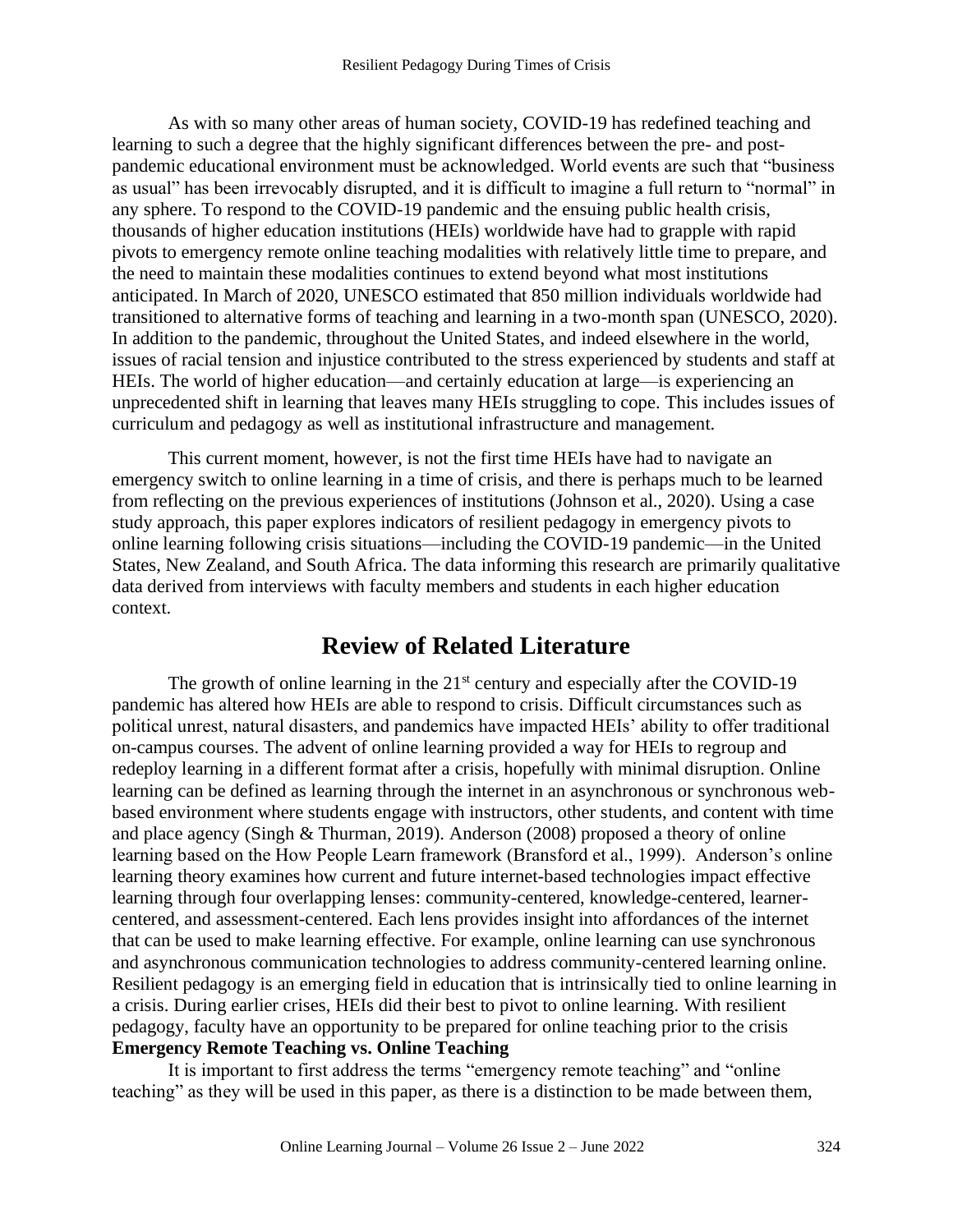and how they apply to the various types of educational experiences presented in the case studies that will be examined. Emergency remote teaching (ERT) can be defined as a transitory move to an alternative instructional delivery format due to a crisis (Hodges et al., 2020). ERT is meant to take the place of face-to-face instruction for a brief period, and is not necessarily concerned with recreating a robust learning ecosystem in an online environment (Hodges et al., 2020). ERT is meant to be quickly implemented and widely accessible, but with short-term scope (Colton & Phillips, 2021). Understandably, it has been the mode of instruction that has most commonly been used during the COVID-19 pandemic. This stands in contrast to true online teaching. Effective online teaching experiences are pre-planned and designed with evidence-based instructional methods. Online teaching is comprehensive and sustainable, providing formal, informal, and social resources to the students and faculty members involved (Hodges et al., 2020). Online teaching is more than a mode of delivery, and the design of an online course (whether synchronous or asynchronous, blended or fully online) must be carefully considered. In this type of learning environment, instructors will use specific strategies for student engagement, assessment, and support that are specifically designed for teaching online (Bates, 2020).

In short, although ERT has been a necessary tool for countless educators in moments of crisis, it is an insufficient view of what can/should be achieved in any kind of meaningful, sustainable shift to online teaching. This is where we turn to resilient pedagogy to help frame further ideas about effective shifts to online teaching and learning.

#### **Resilient Pedagogy**

Resilient pedagogy is an emerging field of study intrinsically tied to online learning in a crisis insofar as it describes the ability to intentionally and effectively shift instructional tactics given a change in the environment or context. Resilient pedagogy can be defined as "the ability to facilitate learning experiences that are designed to be adaptable to fluctuating conditions and disruptions" and resilient teaching as an approach that "take[s] into account how a dynamic learning context may require new forms of interactions between teachers, students, content, and tools" (Quintana & DeVaney, 2020, para. 8). Those who practice resilient pedagogy have the capacity to rethink the design of learning experiences based on a nuanced understanding of context (Quintana & DeVaney, 2020). Resilient pedagogy will have an influence on both the content of a course and its structure or mode of delivery, ultimately focusing on the types of interactions taking place between and among teachers and students. Furthermore, resilient pedagogy makes room for fluctuating student needs throughout a course of study and ensures instructor expectations will flex accordingly.

Chow et al. (2020) refer to this instructional approach as Crisis Resilience Pedagogy (CRP). In CRP, educators develop a method for teaching and learning that can be rapidly and creatively delivered without concern for the availability of physical space. CRP enables instructors and students to adapt within a crisis while engaging in courses that have been strategically designed to resist disruption. Crisis situations which impact the educational enterprise may include natural disasters, global health crises, social unrest, civil war, or perhaps a combination of these. CRP seeks to address obstacles that arise in times of crisis, including loss of infrastructure and a decrease in learning motivation due to the crisis (Chow et al., 2020). According to Chow et al. (2020), CRP consists of five key attributes: adaptability, creativity, connectivity, diversity, and endurance.

Schwarzman (2020) also makes a case for resilient teaching practices during a crisis, calling on many of the same attributes and themes (creativity, adaptability, and endurance) as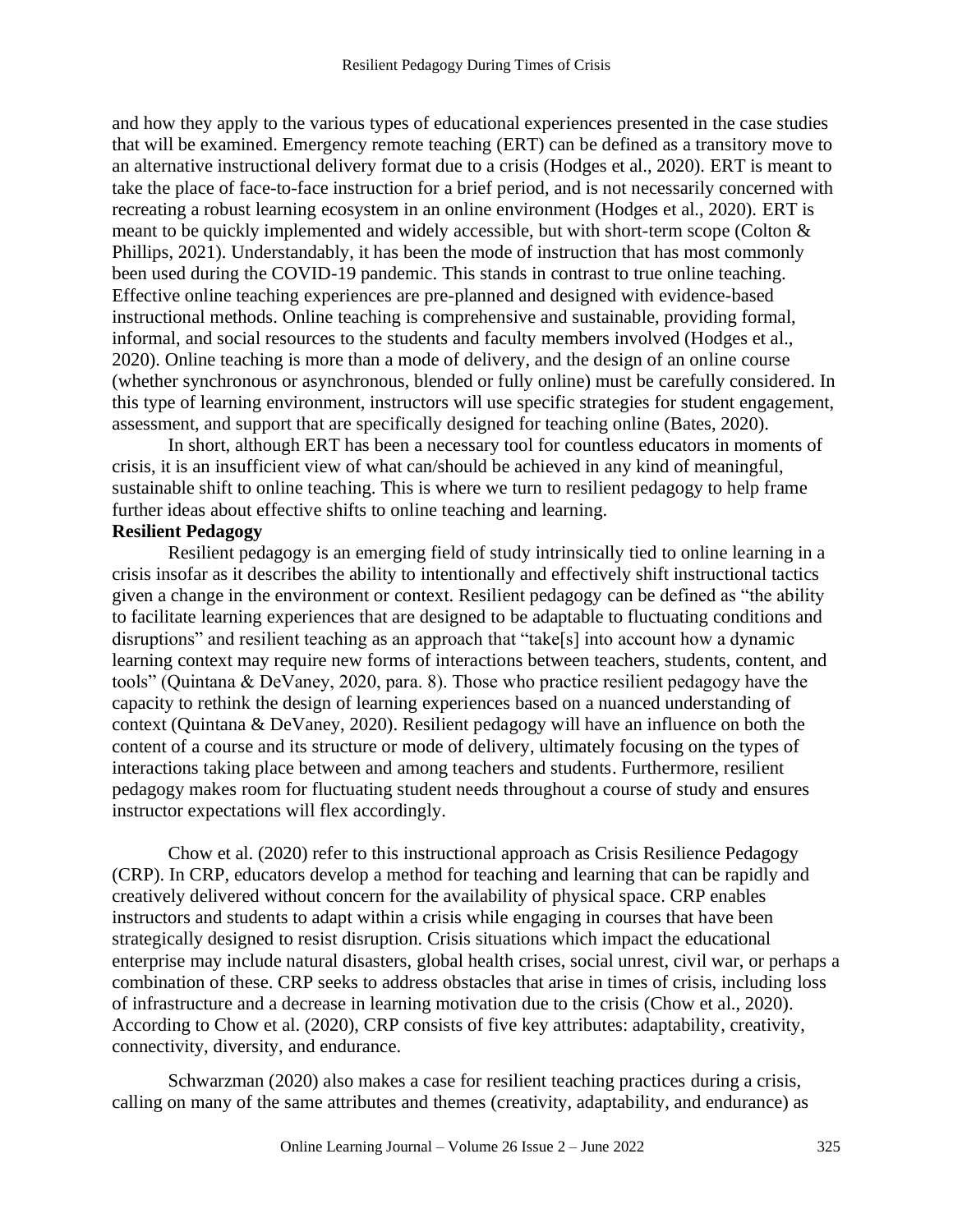Chow et al*.* (2020). Schwarzman (2020) names *pivot pedagogy* as the act of preparing a course to be delivered in a variety of modalities in unforeseen circumstances (Schwarzman, 2020). Regardless of the chosen name, there is clear acknowledgement in the academic community that teaching and learning in the midst of a crisis—regardless of the discipline—requires specific attention and pedagogical considerations, and "resilience" seems to be at the center of it.

Resilient pedagogy, however, is not limited to individual instructors and their classrooms; it must also be practiced at the institutional level to the extent that impacted institutions practice creative problem solving in moments of crisis and obtain access to resources beyond what is normally available (SchWeber, 2008). Developing resilience at the institutional level allows HEIs to provide the resources necessary for resilience in the people they serve. Resilience begets resilience. In the aftermath of the 2018 Camp Fire in California, resuming school operations proved critical to providing stability for students in response to a traumatic event (Schulze et al., 2020).

Institutional resilience may take the form of institution-wide policy changes. In a recent, unprecedented example of resilient pedagogy at the institutional level, a large majority of HEIs across the United States switched their spring 2020 courses to a pass/no credit grading model most of them in the middle of the academic term—in order to support students and faculty members struggling with the massive changes in learning modalities, as well as the traumatic nationwide protests and civil unrest (Grajek, 2020). As each of the following case studies will suggest, resilient pedagogy, both in the classroom and throughout the institution at large, is a significant contributing factor to the relative success of an online learning experience in a crisis.

#### *Principles of Resilient Pedagogy*

While Chow et al. (2020) and Schwarzman (2020) describe some key attributes of resilient instruction, Quintana (2020) proposes a more robust three-principle framework for resilient pedagogy which serves as a practical guide for course design and offers some clearer indicators by which we can more effectively analyze the presence of resilient pedagogy in an online learning environment. It should be noted, though, that the five attributes of CRP are largely embedded within Quintana's three-principle framework. The three-principle framework includes designing for **extensibility**, designing for **flexibility**, and designing for **redundancy**.

A system is designed for **extensibility** if it allows the addition of new capabilities or functionality (Quintana, 2020). To design for extensibility in a course, instructors must first construct the most basic format which still allows it to achieve its objective or purpose. Then, the instructor may expand and extend the course format and tools to address additional needs, always keeping the primary goal or purpose of the course in mind (Quintana, 2020). Consider the metaphor of a vacuum designed to work with several different attachments. When using a vacuum with different attachment heads, the overall purpose of removing dust and dirt remains the same but using various attachments allows the vacuum to work differently and more effectively on varied surfaces. Designing for extensibility may be present in an individual course, or it may be present on a larger institutional level where the goal is to continue the educational enterprise during a crisis. For example, a university may have been using the learning management system (LMS) primarily for sharing course documents with students in a face-toface course with lectures being delivered during class. However, if a crisis requires courses to meet remotely, instructors can pivot and use a streaming video add-in within the LMS to record and share lectures asynchronously. The authors consider extensibility as a means to address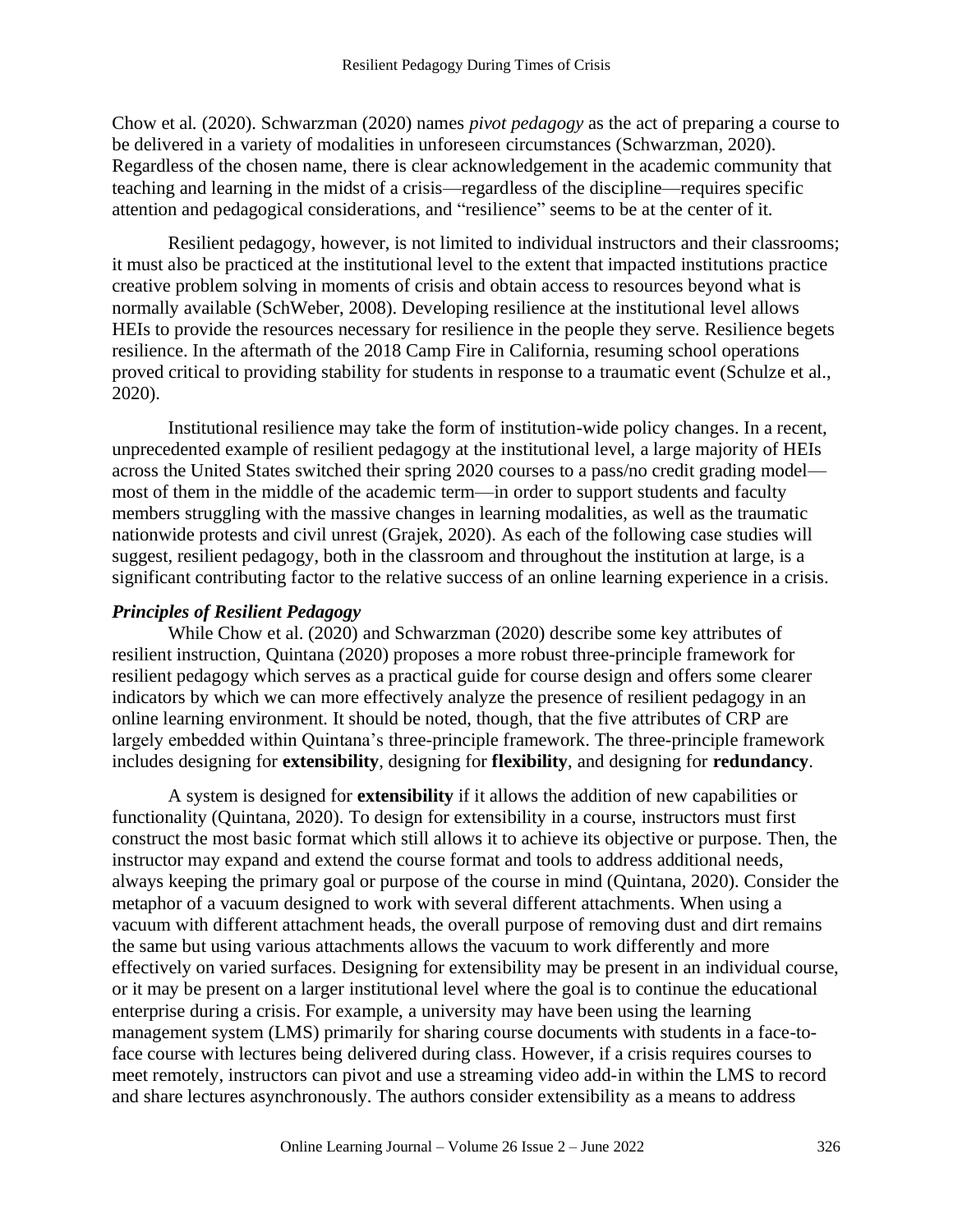macro-level issues for a system design, whereas the flexibility principle addresses specific stakeholder learning needs within the system.

Designing for **flexibility** involves anticipating and responding to potential changes in a learning environment (Quintana, 2020). Effective online learning experiences must be designed for learner variability, even in advance of meeting specific students in a given course. The principle of flexibility has much in common with the Universal Design for Learning (UDL) framework which originally came to prominence in the 1990s. UDL is a student-centered instructional design framework which prioritizes inclusive and equitable teaching practices using multiple methods of content representation, multiple means of student action and expression, and multiple modes of student engagement (CAST, 2018). As with UDL, instructors who design for flexibility will be prepared to meet the needs of a wide variety of students and will be prepared to respond to changes in the learning environment in real time. Designing for flexibility provides for multiple means of engagement with a range of circumstances in mind, including class size and modality (Quintana, 2020). Consider the metaphor of a tailor constructing a suit. The tailor follows a pattern and makes cuts to construct a suit ahead of time but makes sure to include enough extra fabric and loose stitching in the initial construction to be able to adjust the suit to fit the individual needs of the person who will be wearing it in the future. One way that instructors may demonstrate flexibility is by including additional learning activities in their courses for students who need to review or learn concepts that they were already expected to understand. These activities would not be required for students who already demonstrate proficiency in this content. Once again, designing for flexibility may be achieved on a smaller scale by individual instructors and their courses, or by an institution as it seeks to meet the individual needs of students, faculty, and staff participating in online learning.

Finally, designing for **redundancy** involves analyzing a course or system design to identify and address points of system failure. Designing for redundancy in a course allows an instructor to facilitate the same types of interactions using a variety of different methods depending on the needs of the moment or the demands of the modality (Quintana, 2020). Higher education faculty, staff, and administrators who design for redundancy always have at least one back-up plan so that they are ready for disruptions to the original plan. They also minimize dependence on any one tool, resource, or learning modality (Quintana, 2020). Instructors who practice redundancy make sure their materials and methods are diversified and provide students with a variety of options to demonstrate their learning (Quintana, 2020). In this instance, a metaphor for redundancy might be the act of having a backup generator, a flashlight, *and* candles on hand in case the lights go out. HEIs often have a contingency plan in place for their institutional operations in case of emergency, but this level of foresight does not necessarily trickle down to instructors as they design their courses. An example of redundancy would be providing alternative formats for lectures that were presented in person or synchronously through web conferencing software. Digital lecture recordings could be used by students who were unable to attend a real-time meeting. Providing multiple alternatives allows students to engage with the best-fit option for them and offers multiple access points to the material should one part of the system fail.

In summary, resilient pedagogy is present to the extent that stake holders can adjust, edit, add, remove, or exchange elements as needed along the way to still fulfill the original goals and purposes of an academic course, program, or, perhaps, the institution at large. In this research, the three principles just described were not considered mutually exclusive criteria, but rather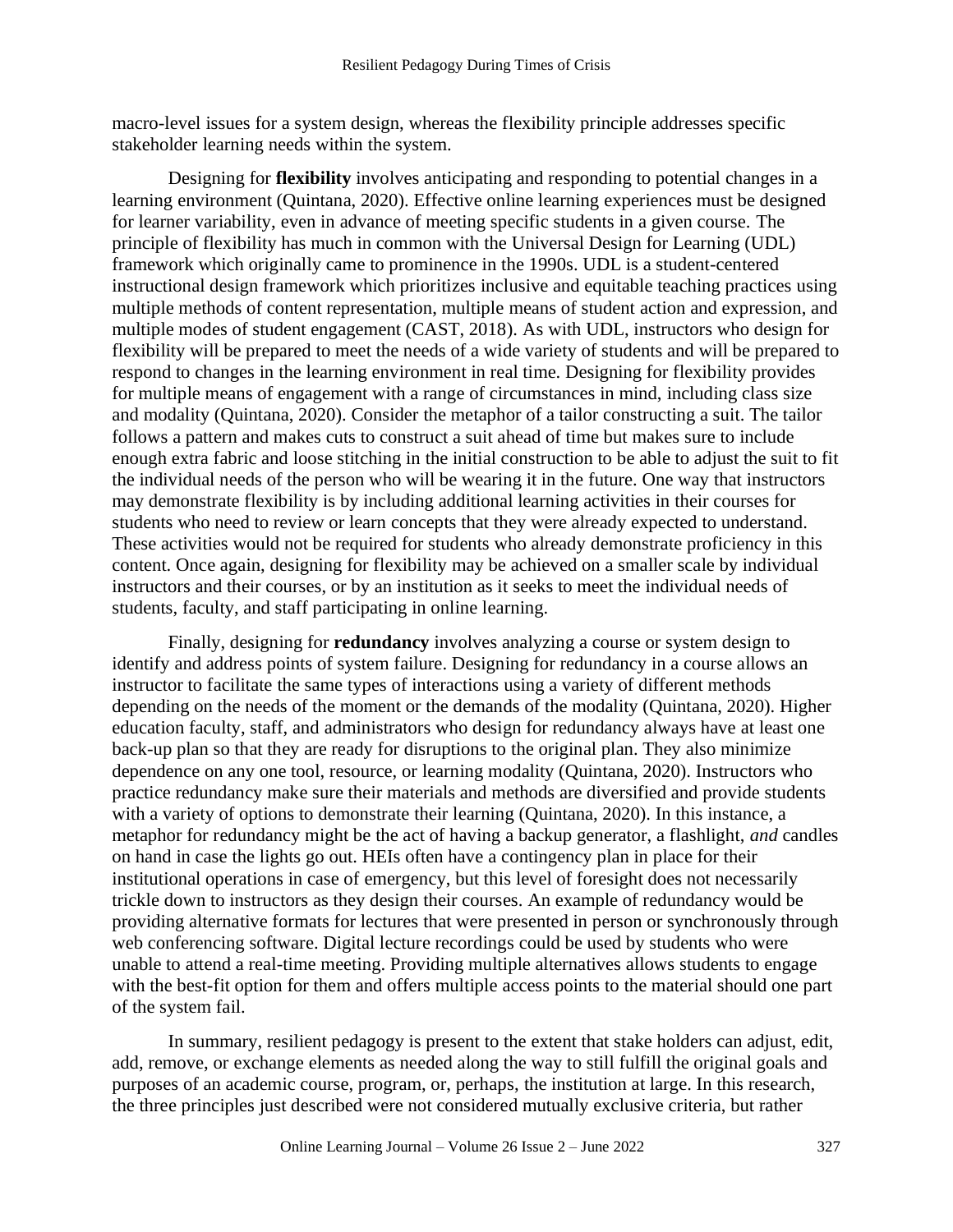complementary to one another and able to mutually inform within the resilient pedagogy framework.

# **Research Questions**

- 1. What indicators of resilient pedagogy can be found at the institutional level in case studies in which HEIs have had to pivot to online learning in response to a crisis?
- 2. What indicators of resilient pedagogy can be found at the instructional level in case studies in which HEIs have had to pivot to online learning in response to a crisis?
- 3. How can the principles of resilient pedagogy inform HEIs' current and future pivots to online learning in crisis situations?

# **Methods**

#### **Research Design**

A descriptive case study approach was used in the present research. Case studies allow researchers to explore and examine individuals, relationships, communities, organizations, or programs within their real-life contexts, and they support the deconstruction and reconstruction of various phenomena (Yin, 2017). By examining multiple sources of evidence, including but not limited to, archival records, documents, interviews, and direct observation (Yin, 2017, pp. 126- 130), the present study sought to explore the "how" and "why" questions—how HEIs and instructors therein pivoted and practiced ERT during a time of crisis and why certain strategies were effective—with the intent to uncover multiple interpretations of resilient pedagogy.

#### **Selection of Cases and Data Collection**

The selection rationale for the included case studies is twofold: 1) the relative availability of literature and research reflecting upon emergency online learning implementation in these instances, and 2) the relationship in crisis situations and their relevance to challenges being faced in 2020, including more unified responses to "external" trauma (i.e., natural disasters or a public health crisis) and morally complex "internal" trauma that involves socio-political upheaval (i.e., protests and civil disobedience).

Considering our research purpose and questions, the following inclusion and exclusion criteria were also established:

- 1. All case studies must take place in one or more higher education institutions.
- 2. All case studies must involve an emergency pivot to online teaching and learning in a moment of crisis.
- 3. In each case study, the crisis might include "external" trauma (i.e., natural disasters or a public health crisis) and/or morally complex "internal" trauma (i.e., socio-political upheaval, protests, and civil disobedience), but the crisis must have impacted normal campus operations such that an emergency pivot to online teaching and learning was required.
- 4. The case study must have taken place in a time where enough technological infrastructure existed to warrant a move to online learning.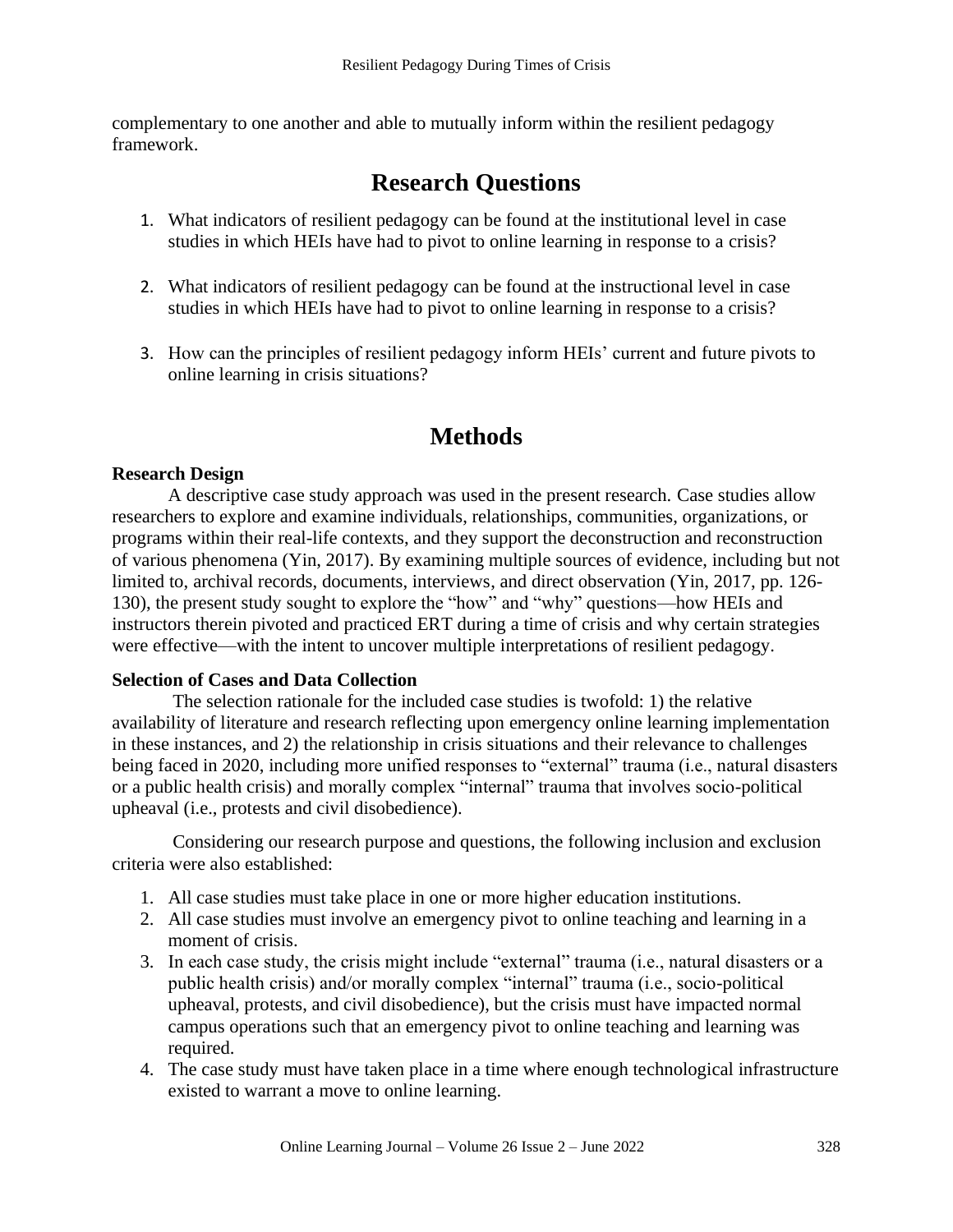5. The authors intentionally included case studies from international institutions and HEIs of differing types/sizes to search for indicators of resilient pedagogy in varied contexts.

 Following the recommended case study protocols (e.g., Merriam, 1998; Yin, 2017), we analyzed both quantitative and qualitative evidence from documents, archival records, and interviews. Details of the case characteristics—the quantitative and qualitative data sources examined in this study—are summarized in Table 1.

#### **Table 1**

| Case                    | Event &<br><b>Location</b>                                                     | <b>Timeline</b> | <b>Institution Type</b>                               | Qualitative<br>Data                                  | Quantitative<br>Data                                            |
|-------------------------|--------------------------------------------------------------------------------|-----------------|-------------------------------------------------------|------------------------------------------------------|-----------------------------------------------------------------|
| $\mathbf{1}$            | Hurricane                                                                      | 2005            | Wide variety impacted and                             | <b>Interviews</b>                                    | <b>SREB</b>                                                     |
|                         | Katrina, United<br><b>States</b>                                               |                 | wide variety participated in<br>offering classes: 135 | with students<br>and                                 | electronic<br>campus                                            |
|                         |                                                                                |                 | institutions from 36 states                           | instructors,<br>email<br>$records*$                  | catalog (e.g.,<br>registration<br>numbers)                      |
| $\mathbf{2}$            | Earthquakes,<br>New Zealand                                                    | 2010-2011       | Large Public University                               | Reflective<br>narratives<br>from five<br>instructors | LMS $(e.g.,$<br>timeline, type<br>of educational<br>activities) |
| 3                       | Student<br>Protests, South<br>Africa                                           | 2015-2017       | Large Public University                               | Interviews<br>with $16$<br>instructors               | None                                                            |
| $\overline{\mathbf{4}}$ | COVID-19<br>pandemic and<br>Socio-Political<br>Unrest, United<br><b>States</b> | 2020            | <b>Small Private Liberal Arts</b><br>University       | Interviews<br>with 20<br>instructors                 | None                                                            |

*Case Characteristics and Types of Data Analyzed*

\**Note*: Exact numbers of interviewees were not provided by Lorenzo (2008).

#### **Data Analysis**

We approached qualitative coding of the data using thematic analysis to identify and describe commonly occurring ideas, topics, or patterns (Braun & Clarke, 2006). The analytic strategies and techniques used are consistent with what qualitative researchers have recommended for analyzing case study evidence, specifically in its reliance on theoretical propositions, pattern matching, explanation building, and cross-case synthesis (Yin, 2017, pp. 168-198). Because of our theoretical interest in the topic of resilient pedagogy, we followed a more theoretical and analyst-driven thematic analysis approach as opposed to a more inductive approach (Braun & Clarke, 2006). Two coders (the first and second authors), working independently, read and re-read interview transcripts and archival documents to identify any themes related to the three elements of resilient pedagogy, and then discussed convergent and divergent themes. The analytic process then progressed from a more semantic-level description (e.g., surface meaning of data) to a latent-level interpretation with the significance of the themes and implications for practice considered in relation to previous literature and our research questions (the "how" and "why" of resilient pedagogy during a time of crisis).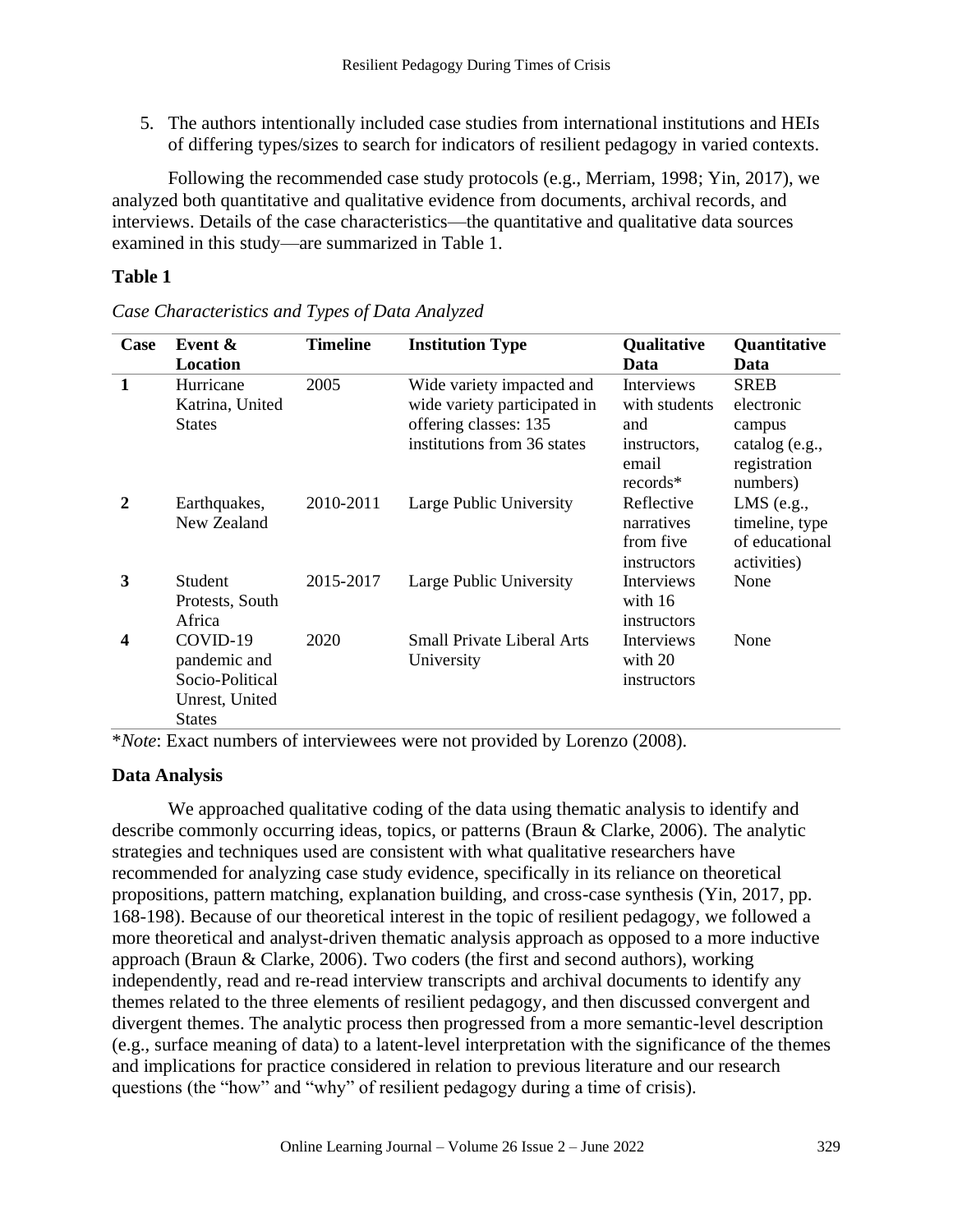Several strategies were used to ensure data credibility and reliability (Merriam, 1998; Yin, 2017). First, the authors followed the recommended protocols to conduct the literature review, developed theory-informed research questions, and selected cases through purposive sampling (see inclusion/exclusion criteria above). Second, the notion of triangulation was evident throughout the research process including the selection of multiple data sources (e.g., review of published articles, archival records, and personal interviews), a multi-informant approach (e.g., interview with students and instructors). Third, researcher reflexivity was examined (see coders' disclosure of bias in the appendix). Finally, ecological generalizability was enhanced by selecting multiple higher education sites, both domestically and internationally.

## **Findings**

#### **Case Study No. 1, New Orleans, Louisiana and the Sloan Semester, United States of America**

The first case study under consideration took place in New Orleans, Louisiana, and the surrounding areas of the gulf coast of the United States after Hurricane Katrina in late August of 2005. After the hurricane, the city of New Orleans was devastated, and thousands of university students—many of whom had just started fall semester—were displaced and unable to return to their college campuses or resume their studies in-person. The Sloan Consortium (funded by the Alfred P. Sloan Foundation) partnered with the Southern Regional Educational Board (SREB) to offer displaced students the opportunity to continue their studies in an online format while their universities recovered. In what came to be known as "The Sloan Semester," 1,700 students registered in 1,345 courses offered free (online) by 136 higher education institutions across 36 states (Lorenzo, 2008). The Sloan Consortium is now called the Online Learning Consortium.

The initial efforts for the Sloan Semester were spearheaded by Consortium members Burks Oakley and Ray Schroeder. Having previously discussed a need to develop an emergency plan for online course delivery (citing the 2003 SARS epidemic in Hong Kong as an example), Oakley and Schroeder, both of whom were employed at the University of Illinois at the time, had already been working on contingency plans that would allow their residential university to continue courses in the event of an emergency (Lorenzo, 2008). After Hurricane Katrina, they channeled their energies and prior research into an emergency response for students in New Orleans (Lorenzo, 2008). It is undeniable that the foresight and preemptive efforts made by Schroeder and Oakley were pivotal in the overall success of the Sloan Semester and the rapid changes enacted at the institutional level by many universities in a very short amount of time. Using the "Sloan Semester" case study presented by Lorenzo (2008), several indicators of resilient pedagogy may be found:

#### **Indicators of Resilient Pedagogy**

**Extensibility.** Because instructor participation in the Sloan Semester was largely voluntary and offered by instructors outside of the hurricane-impacted region, many if not most of those participating already had experience with online instruction and/or had at least a brief preparation window to adapt their courses for a virtual environment. Some level of advanced preparation meant that most online courses were thoughtfully constructed and were meaningful extensions of courses that might otherwise be taught in person.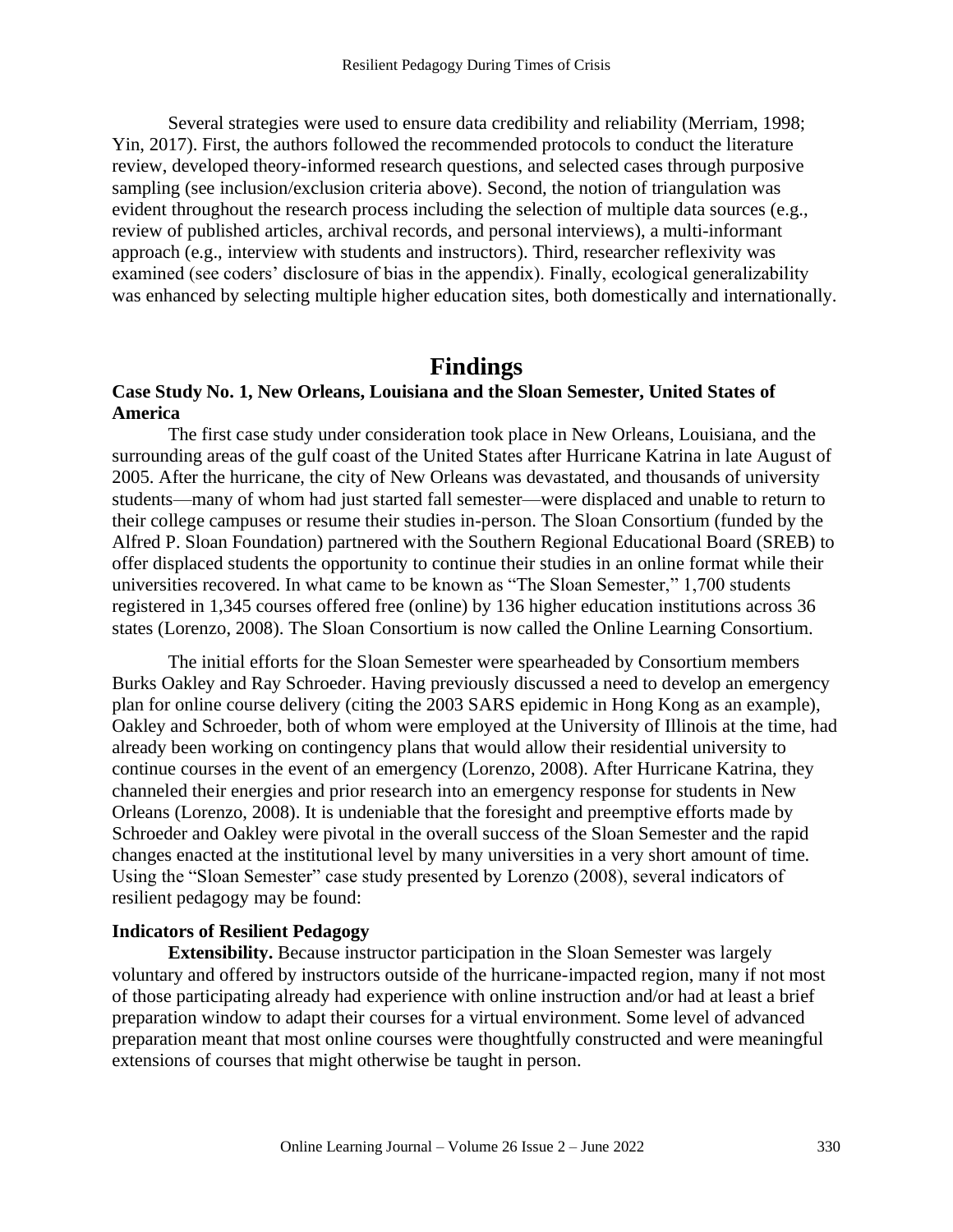Registration and participation policies from host university student information systems (SISs) and LMSs were extended to allow receiving students to register and participate in courses without conforming to policies that may have delayed or prevented their participation.

Participating faculty members adjusted courses designed for students at a single university so these courses could be taken by students from multiple universities. For example, permissions for documents that may have only been accessible to students at a participating instructor's university were altered to allow access for students from other institutions.

**Flexibility.** Student and faculty reflections revealed that student-to-student interactions and class discussion created an opportunity for students to mutually give and receive emotional support; this was important for student well-being as they dealt with the aftermath of the disaster. Regarding the social dynamic of her online class, one Sloan Semester student noted that "there was a lot of open communication between students and the teacher. Everyone's personalities showed through online." (p. 26)

Participating faculty members intentionally designed courses to meet the needs of their students. This included condensing longer courses to fit into shorter sequences, adjusting curriculum and discussion boards to increase opportunities for students to connect course content to their current lives and circumstances, and even pivoting teaching strategies midway through to give students the maximum amount of flexibility when it came to pacing and due dates, knowing that for most impacted students, life outside of school was far from business as usual.

Support from the Sloan Foundation significantly subsidized the cost of the credits taken in the Sloan Semester. In most cases, students could take courses at no cost. The Sloan Semester made extensive use of academic advisors to help support participating students in the process of choosing and signing up for classes. Since students no longer had access to services that had previously been provided on campus, many benefited from the guidance, clarity and support offered in direct partnership with the Sloan Semester advisors. Student services are critical and must be considered as part of a healthy academic ecosystem, regardless of the medium of instruction.

**Redundancy.** Sloan Semester courses were offered by faculty members from a wide variety of institutions across 36 states. Due to the efforts of the Sloan Consortium, 136 universities across the United States matriculated students as providers in the Sloan Semester distance learning program, avoiding overreliance on any one institution or pool of instructors.

One of the most important factors contributing to the Sloan Semester's success was the foresight of Oakley and Schroeder, who had already been drawing a blueprint for the use of online learning in an emergency that eliminated the use of physical classrooms. The value of emergency preparedness in this situation cannot be overstated.

Xavier University, a hurricane-impacted university, fared better than some of its counterparts because it had a pre-existing emergency website and institutional data backed up offsite, ultimately allowing them to continue communications and maintain student records without significant setbacks (SchWeber, 2008).

Although the Sloan Semester was considered a success on many fronts, one identifiable weakness was the immense amount of "outsourcing" which took place, making it difficult for impacted institutions to replicate the Sloan Semester approach on their own campuses. This in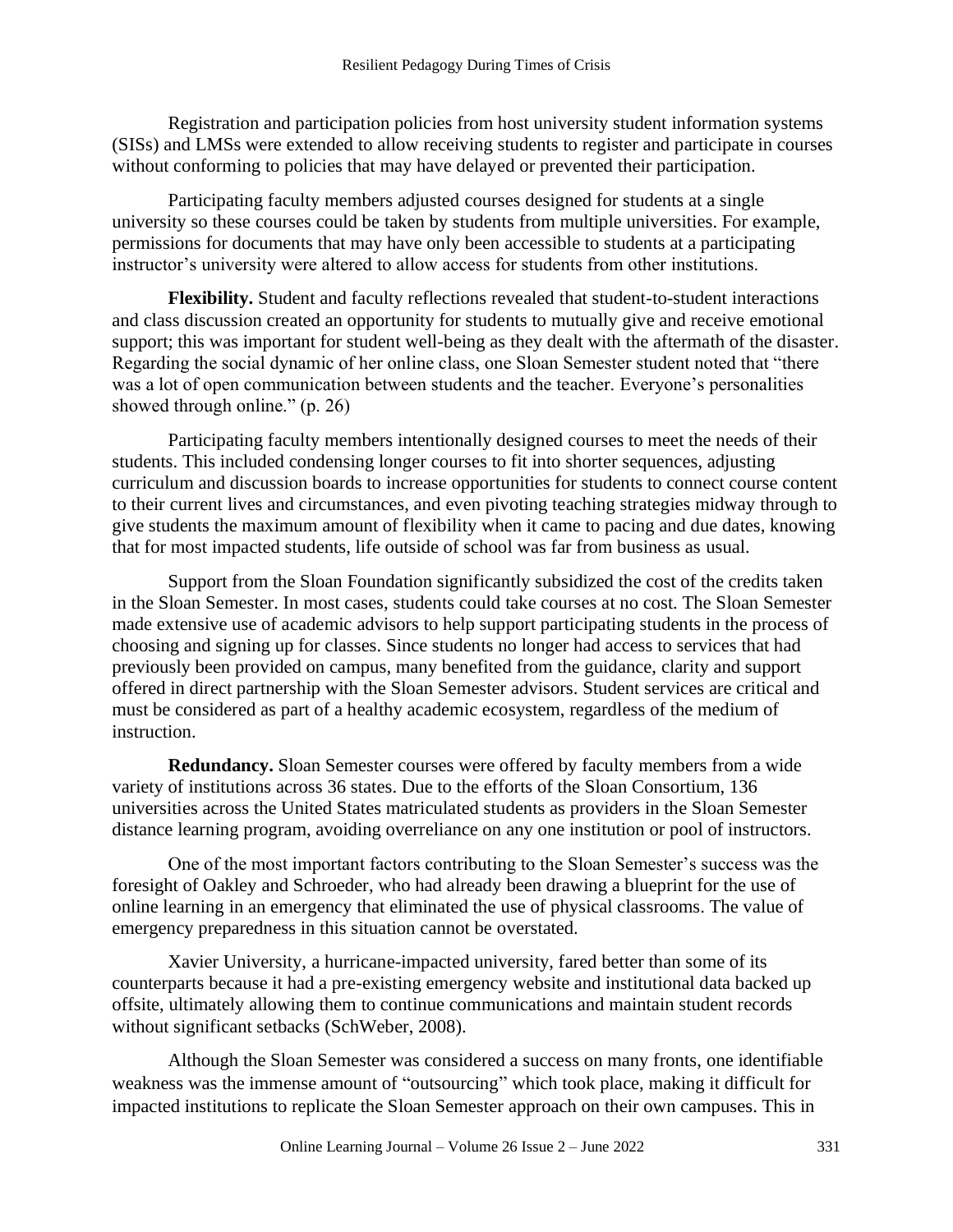turn slowed their ability to recover students and lost tuition dollars, as well as participate in more localized recovery efforts (resilience begets resilience). Lorenzo (2008) reported that some of these impacted institutions did not support credit transfer policies, resulting in many Sloan Semester students dropping out of courses. With respect to methodology, this case study was written in a "journalists/case-study style" with less formalized attention to traditional data collection techniques and documentation. Additionally, the author was a member of the Sloan Consortium, and thus may be subject to a biased representation of the overall efficacy of the Sloan Semester.

#### **Case Study No. 2, Canterbury, New Zealand**

A second case study examines the use of blended learning following a series of major earthquakes in the Canterbury region of New Zealand in September 2010 and February 2011. Then, a series of aftershocks destabilized the Canterbury region for many months. The February earthquake resulted in 185 fatalities, large-scale destruction, and a prolonged state of civil emergency (Mackey et al., 2012). In response to this crisis, faculty members at the University of Canterbury in New Zealand adopted technologically enhanced teaching practices that they referred to as "resilient blended learning"; these teaching practices ensured that teaching could proceed despite significant disruption and displacement (Mackey et al., 2012). The University of Canterbury remained closed for many weeks to ensure that the necessary safety assessments were completed, but even when campus reopened, physical classroom spaces were in short supply (Mackey et al., 2012). Reflecting upon resilient pedagogy as it was called for in this situation, Mackey et al. (2012) asserted that "[c]reative and innovative solutions are required if a sound academic program is to be maintained when faced with a lack of space and physical resources, interrupted schedules, dispersed students, and an extended period of civil emergency" (p. 130). Using indicators provided in the descriptive case study conducted by Mackey et al*.* (2012), several observations can be made about the use of resilient pedagogy in a crisis:

#### **Indicators of Resilient Pedagogy**

**Extensibility.** In the effort to redesign courses for online modality in an abbreviated time frame, some faculty members focused on reducing the amount of information exchanged in each class session, replacing lectures with practical application activities; in some instances, lectures became self-directed learning experiences.

The case study authors reported that they "adopted an inverted or 'flipped-classroom' model requiring students to take greater responsibility for their own learning.... Precious face-toface time was reserved for workshops, hands-on activities, and discussions to explore what had been presented online." The online environment was leveraged as a platform for course content "supported by new multi-modal resources including podcasts and video demonstrations." (p. 128)**.**

Faculty/staff established informal support networks to exchange ideas and better equip one another to work with new platforms and teaching modalities. Collaboration among colleagues was instrumental in improving the student and faculty experience. After the initial crisis, time/energy was spent reviewing and reflecting upon the experience to better prepare for future incidents, including sustainable changes in current course delivery models.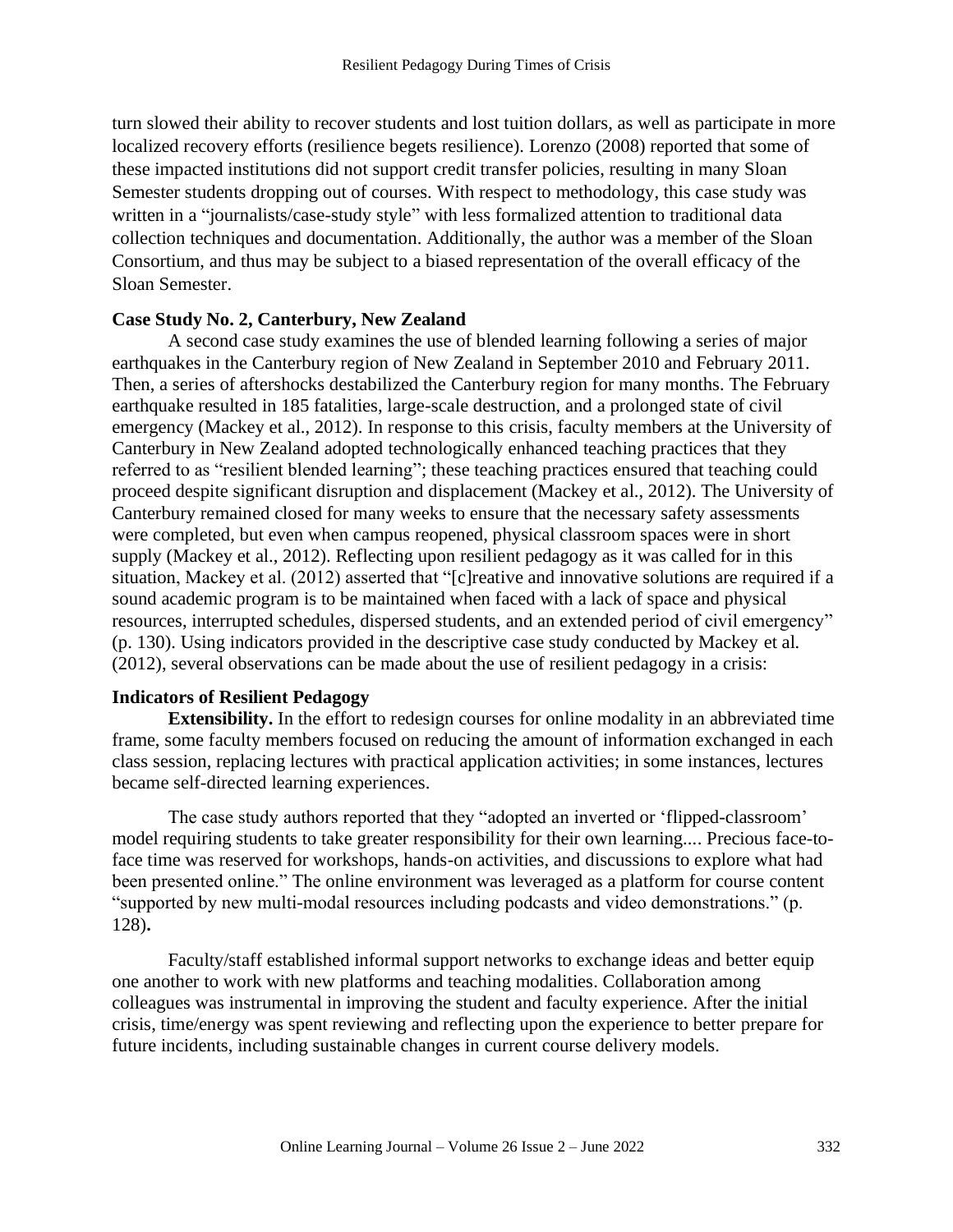**Flexibility.** The semester was condensed to one that was shorter than planned, with teaching and assessments adjusted accordingly to meet student needs. Instructors recognized the need to be accessible and visible in a virtual space and responded quickly to students' questions and concerns. They also "identified practical strategies for supporting students, including streamlining and simplifying online course sites, revising course maps and outlines, highlighting course changes, providing additional resources...adjusting assessment tasks and assessment dates..." (p. 129)**.** 

Faculty members adopted a relaxed approach to attendance, encouraging students to manage their own blended learning experience and to opt-in to online or on campus course offerings according to what best suited their needs. Also, ontinued aftershocks in the spring prompted a university-wide move to replace exams and tests with take-home or online tests/assignments to avoid having large numbers of students sitting in lecture halls.

**Redundancy.** In the early days of the February earthquake, communications to staff/students were made available through the school website, email, social media, and the LMS in an effort to connect with students through at least one medium or platform.The university library was able to pivot quickly and provide many academic resources and readings in an alternate, virtual format.To ensure multiple points of entry and communicate equally with all students, some faculty members personally followed up with individuals in their courses who had not yet accessed relevant online course materials/sites to ensure students' ability to participate.

Increased collaboration among colleagues was a notable benefit in this case study. Mackey et al. (2012) noted that innovative teaching activities and course redesigns were results of a "grassroots" effort from instructors, with seemingly little assistance from the university's internal infrastructure (e.g., a center for teaching and learning or educational technology department). This certainly placed a greater burden on individual faculty members during the crisis, and it suggests that instructors might have benefited from more unified support efforts and guidance from within the university. Regarding methods, a limitation of this study was the small sample size of participating faculty members. In order to conduct "quick-response research" in the midst of the crisis, the study depended on documenting the lived experiences of five instructors from the impacted institution, and thus the data collection process was decidedly less traditional in scope (Mackey et al., 2012).

#### **Case Study No. 3, Cape Town and Johannesburg, South Africa**

The third case study occurred more recently in the country of South Africa. South African student demonstrations began at the University of Witwatersrand in Johannesburg in October of 2015. Students were effectively on strike in response to significant and prohibitive tuition hikes (over 10% from the previous year). Mass protests spread to the largest HEIs across South Africa, and students at the picket lines argued that the proposed hikes would financially exclude mainly black and poor students (Onishi, 2015). Because the cost of tuition was directly tied to government funding (or lack thereof), the protests became a nationwide political issue. Institutionally, the disruptions impacted all aspects of operations including course content and delivery (namely, the inability to hold classes in-person), tuition costs, and students' ability to prepare for end-of-year exams which determine their ability to pass or even graduate (Czerniewicz et al., 2019). South African higher education faculty members had little time to consider their options for moving their teaching online since "the circumstances in which this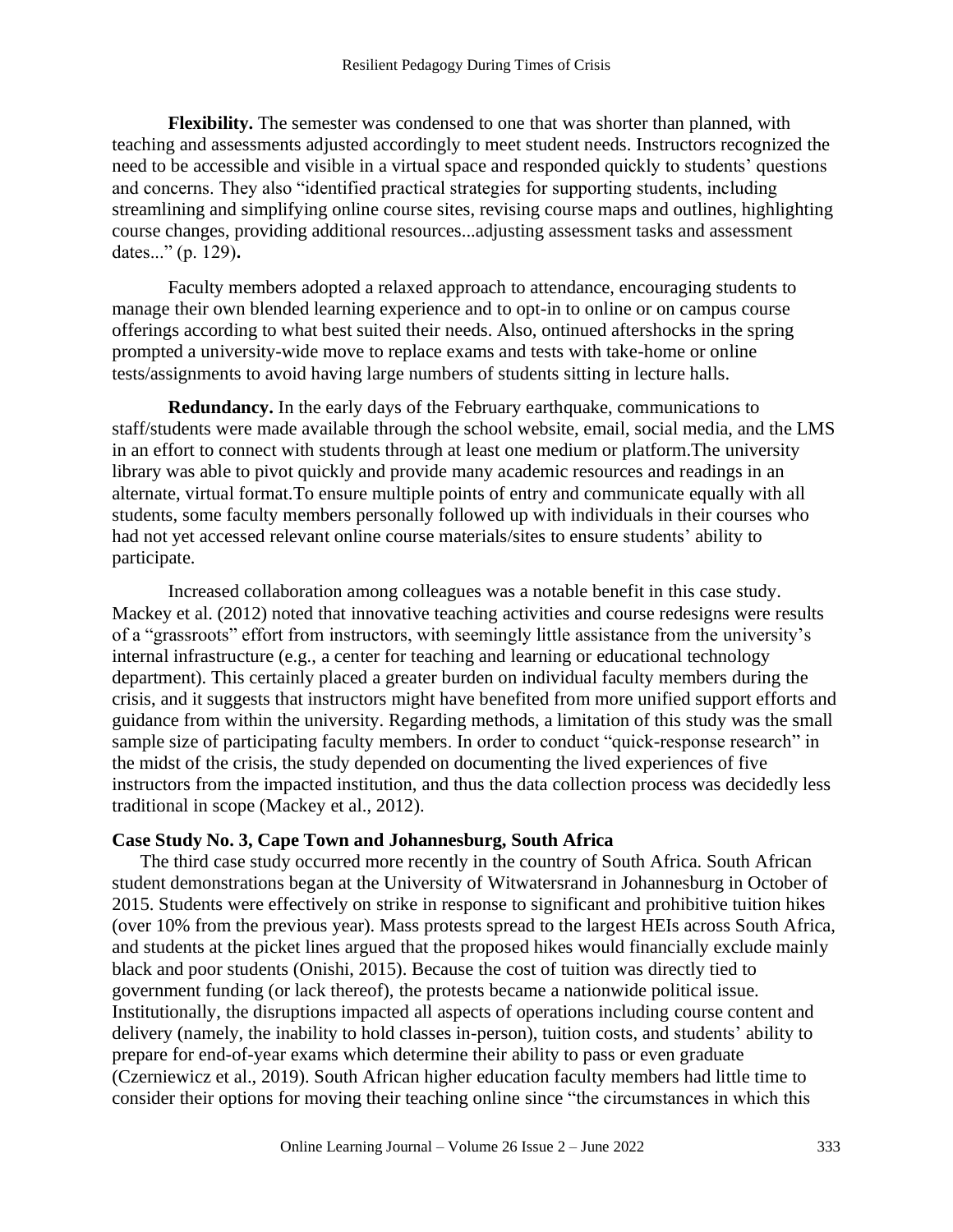was thrust upon them were unstable, unplanned and uncoordinated" (Czerniewicz et al., 2019, para. 17). Using the University of Cape Town case study from Czerniewicz et al. (2019), several observations can be made about the course offerings provided during the student protests in South Africa between 2015 and 2017:

#### **Indicators of Resilient Pedagogy**

**Extensibility.** The University of Cape Town instituted compulsory adaptations of blended learning techniques to allow teaching/learning to continue in a virtual format. Using the campus LMS, some instructors had already incorporated some amount of blended learning into their courses such that when the formal directive was given, moving courses online was not necessarily a prohibitive shift for the faculty or the students.Course timelines were adjusted in anticipation of current/future disruptions. One respondent noted that they strategically managed student engagement with material earlier on in the course "so that students wouldn't require any face-to-face engagement after a certain date." (p.10)

**Flexibility.** Instructors were not left entirely to their own devices. At the University of Cape Town, support staff showed instructors how to develop blended learning opportunities through the LMS, including making their courses less bandwidth-intensive and easier to interact with on mobile phones.Many instructors were sympathetic to the cause of the protests and the socio-economic/socio-political environment that resulted; this context was acknowledged in many classrooms, and it informed the way many instructors interacted with students in their courses as well as practical decisions around course design, curriculum, and the postponement of due dates.

**Redundancy.** Efforts were made to make online instructional materials accessible to students using phones as well as laptops.Department heads communicated to faculty members that they must make plans to move courses online because they needed a curricular backup plan to finish the school year.

Although this case study contained clear indicators of resilient pedagogy, Czerniewicz et al. (2019) noted that many (if not most) of the instructors interviewed ultimately viewed online teaching and learning as inferior to face-to-face instruction. Consequently, instructors' willingness to fully engage in the pivot to online teaching was often tepid, looking more like emergency remote instruction and "putting materials up online" rather than true resilient pedagogy (Czerniewicz et al., 2019). Significant weaknesses in this study seem to have revolved around lasting stigmas about the efficacy of online teaching and learning, combined with a lack of meaningful professional development for instructors prior to, and throughout, the crisis. Like the previous case studies mentioned, data collection methods in this case study were impacted by the crisis such that access to willing faculty participants was limited and the sample size of those interviewed—as compared with those invited to participate—was relatively small. Those who received interview requests were still trying to navigate the ongoing impacts of the crisis themselves (Czerniewicz et al., 2019).

#### **Case Study No. 4, Pacific Northwest Region, United States**

The fourth and most recent case study took place at a small, private liberal arts university in the Pacific Northwest region of the United States. In response to the COVID-19 pandemic, this institution, like most HEIs in the US, shifted to a comprehensive, emergency remote online learning environment during the 2020 spring term. With relatively little time to make this switch, the university delayed the start of the term by two weeks to give instructors time to redesign their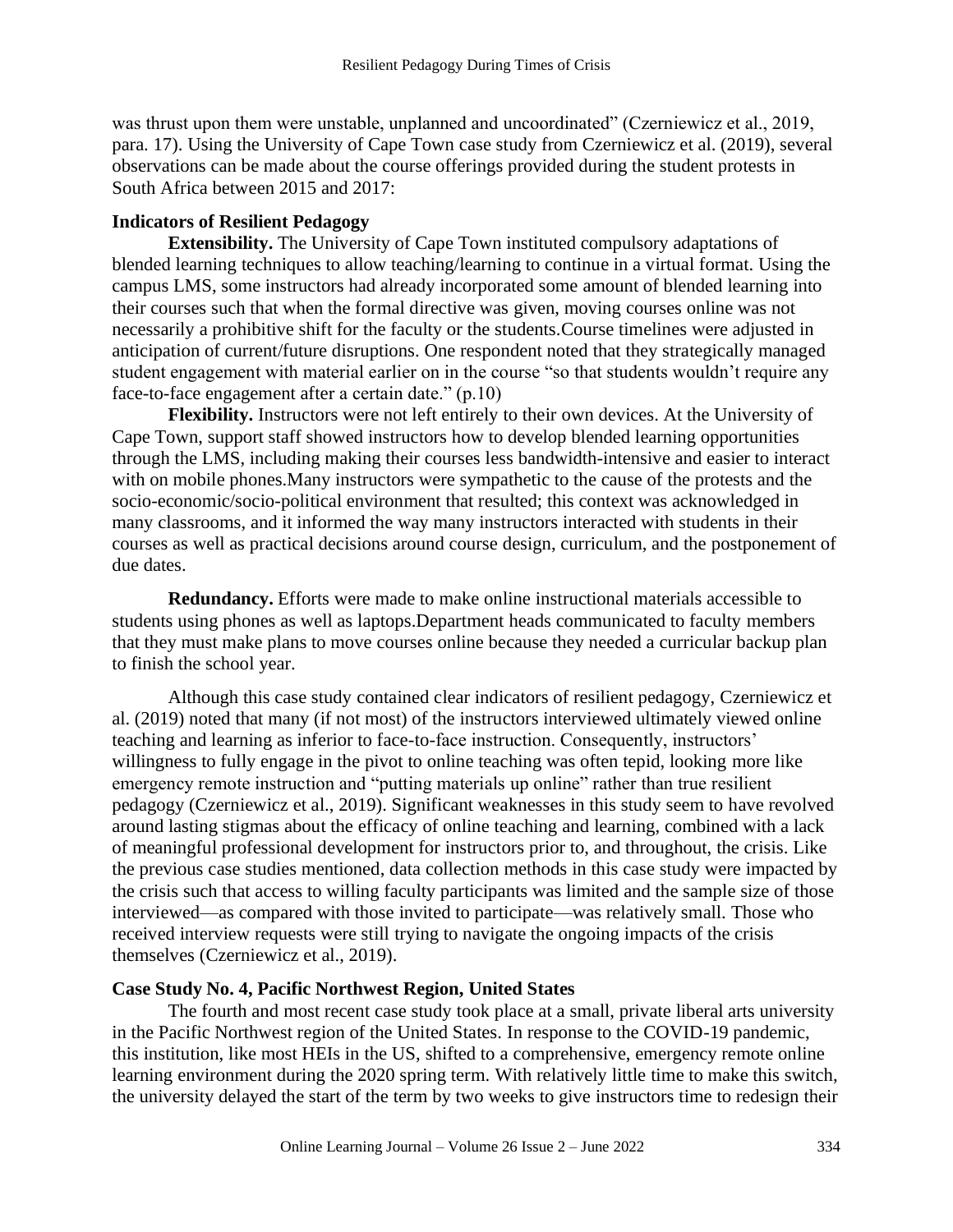courses for an online format. This also resulted in a truncated term, which comprised eight weeks instead of the usual 10 weeks. As online courses continued to be offered in summer 2020, instructors and students were also navigating the social unrest that occurred nationwide in response to racial tensions and injustices. Using resilient pedagogy as a conceptual framework, an examination of findings from the qualitative interviews conducted by the second author as part of a larger study allowed the researchers to explore indicators of resilient teaching practices.

#### **Indicators of Resilient Pedagogy**

**Extensibility.** For fall 2020, some courses that could not easily be reproduced in an online format remained face-to-face (e.g., lab classes) with appropriate social distance measures in place, while those that could be accomplished online were moved completely online.

Faculty members received support for adjusting course design and infrastructure from the educational technology department. Instructors reformatted lectures into asynchronous learning experiences, so that synchronous online sessions could be spent checking for learning and answering questions. One respondent described how they modified their course: "I really moved away from the idea that we have to meet like two or three times a week. So, I broke up my prerecorded lectures into a series of mini lectures" (Instructor 5). Instructors began to think about future planning for different teaching scenarios. One respondent reflected on how they worked to create a sustainable model for resilient teaching: "I had an eye to long term planning both for online teaching in the future and also to build the kind of resources and templates and that sort of thing that I could use should we ever go back to in-person teaching" (Instructor 5)

**Flexibility.** The university adjusted the start and end date of the academic quarters in response to the pandemic trajectory.

The institution implemented an undergraduate tuition reduction, effective autumn 2021. While the expectations and workload for faculty service remained largely the same, department and committee chairs were given the option to meet less often, thereby giving faculty members more dedicated time to adjust their courses and other work.

Instructors adjusted their expectations for student input (e.g., class participation) and output (e.g., performance). Instructors adjusted the time spent on learning activities in response to not having access to campus and to not having a full 10-week term. One respondent reflected on choices they made in response to the shorter timeframe: "I know that I made choices about what I would do and what I wouldn't do in the online class. I expected less output from the students. I assigned less and I gave up the final exam" (Instructor 10).

Instructors varied the types of asynchronous/synchronous learning activities for maximum learner engagement. One respondent described how they adjusted a course that had a lab component: "I left the online live portion of lab for when I wanted them to work in groups...and then everything that could be done individually they would do (asynchronously) outside of that one hour" (Instructor 4).

**Redundancy.** The institution adopted Panopto software for instructors to use for streaming video, which provided backup for Zoom meetings, including both audio and transcript versions of all recorded sessions.

Several instructors noted that they needed to be "creative" and adjusted course materials/equipment in response to not having access to on-campus resources. "I have specialized equipment in our lab that we would have used, but I adapted to like use paperclips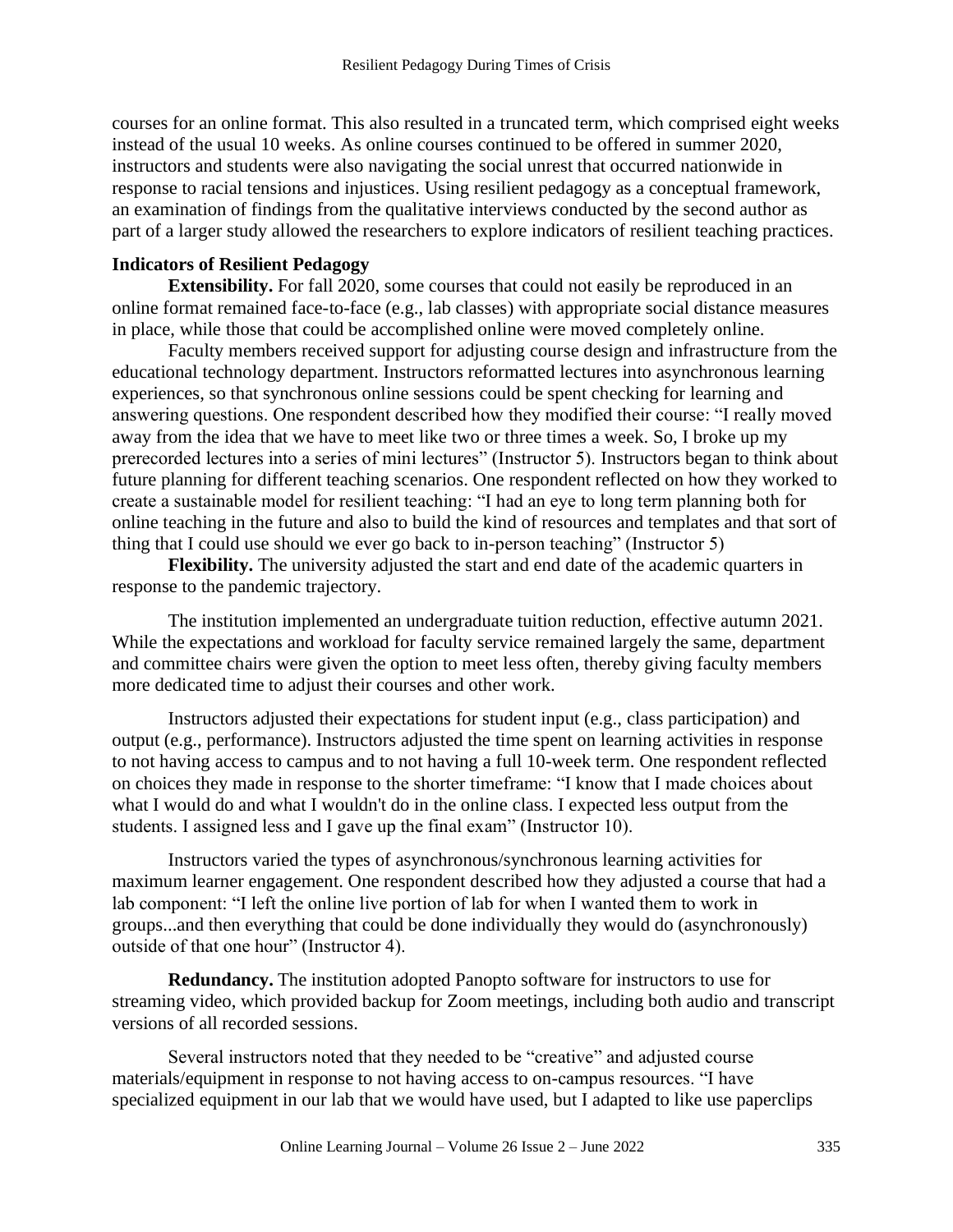and stuff at home and be creative" (Instructor 1). Another respondent described using data sets generated from classes in years past to frame lab tasks during COVID (Instructor 18).

Instructors used technology to recreate social-emotional experiences that had been a part of the on-campus experience. One respondent described how they preserved an important interpersonal practice: "One of the things...I kind of missed out on was the before-and-after class conversations....I tried to create that by logging online 10 minutes early just to see who was there and ready online. There were always a few..." (Instructor 15).

A strength of this study was the relatively large sample size of 20 instructors for a qualitative study. Moreover, the participants represented a wide range of academic disciplines in both undergraduate and graduate levels. Although 65% of the instructors interviewed had not taught an online course prior to spring 2020, they demonstrated flexibility and willingness to adapt to the emergency remote online teaching environment and to reflect on the long-term implications of the modifications they made. A potential limitation of this study was that it took place at a small, urban, private, faith-based HEI, which may limit the generalizability of findings to other HEI.

## **Discussion**

ERT is a modality that can be used in crisis situations for a brief period but it is not an end goal. Sustainability is the next step in education offerings and must shape the end goals in any situation where an emergency remote response is required. Strategies implemented now can be built upon and can increase institutional resilience in the future (Johnson et al., 2020). Especially considering the ongoing effects of the COVID-19 pandemic, HEIs worldwide are finding a need to develop comprehensive, sustainable, and resilient educational plans that can withstand the challenges and unknowns of what is yet to come (Johnson et al., 2020).

Successful implementation of ERT will look more like true online learning and embody attributes of resilient pedagogy, including institutional and pedagogical extensibility, flexibility, and redundancy. The authors found indicators of resilient pedagogy in each of the included case studies. It should be noted once again that in this study, the three principles were not considered mutually exclusive criteria. Rather, they were considered complementary to one another, at times overlapping within the resilient pedagogy framework. For example, some indicators might be considered examples of both extensibility and flexibility; in these cases, the authors coded the indicators according to their understanding of the best-fit principle.

Within the resilient pedagogy framework, extensibility refers to an institution or instructor having a plan for each course that goes beyond one format or relies on one set of tools (Quintana, 2020). In this study, a common challenge faced by the institutions was how to accommodate for the loss of instructional time, deciding which technologies could be used to best meet learning needs, and making sure that instructors and students had access to the technologies required for learning. The authors found that institutions showed extensibility by supporting macro-level changes in learning modalities. Resilient institutions provided the guidance, leadership, and practical support needed to help instructors move to blended or fully online formats, sometimes implementing policies in support of these changes. Institutional potential for extensibility was usually enhanced by the presence of pre-existing emergency plans for remote instruction and/or the effective use of the institution's LMS. Instructors showed extensibility by modifying their course structure to fit new timeframes, using blended learning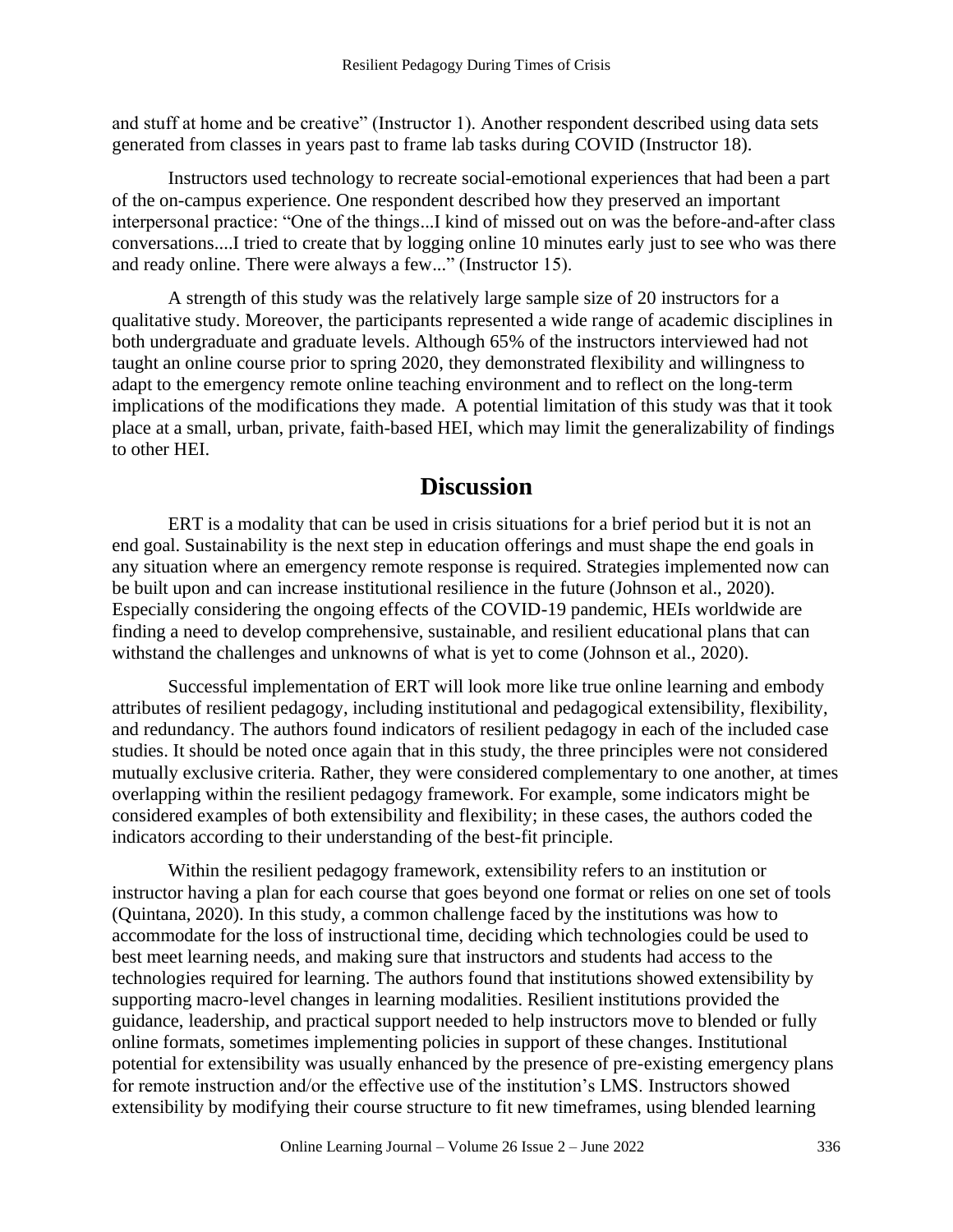strategies (e.g., flipped classroom), and by making use of new technologies to sustain learning activities.

Flexibility refers to the ability of an institution or instructor to anticipate and quickly respond to changes in the learning environment to best meet the individual needs of the stakeholders involved (Quintana, 2020). In this study, institutions demonstrated flexibility by adjusting tuition costs (when possible), implementing changes to the academic calendar, and reducing committee responsibilities for faculty members scrambling to change their course modalities. Furthermore, instructors showed flexibility by recognizing and responding with agility to the myriad social-emotional, cognitive, and physical needs that their students presented with because of each unique crisis. Examples included relaxed attendance policies and flexible course design which impacted how students consumed course content and demonstrated their learning. Other examples included leveraging the use of institutional services (e.g., academic advisors and library resources) to help instructors and students navigate the new learning environment.

Redundancy refers to an institution or instructor analyzing systems, including course design, for possible points of failure, always having a back-up plan and avoiding overreliance on any one aspect of the system. In this study, institutions showed redundancy by making sure information systems were sufficiently backed-up, using multiple platforms and methods to communicate with instructors, staff, and students, making sure materials were accessible on multiple device-types, and collaborating with other organizations/institutions. Instructors showed redundancy by checking in and following up with students to identify possible failures in the system, implementing a back-up plan that accounted for not having access to on-campus resources, and using multiple modalities to provide content and receive evidence of student learning.

These examples support existing research on resilient pedagogy by demonstrating the effectiveness of applying the three principles of extensibility, flexibility, and redundancy in a pivot to online learning in a crisis. All four case studies showed that HEIs and the instructors therein engaged in actions that align with the principles of resilient pedagogy because they felt that those actions were necessary to best serve their students. Although we may never be able to take the "emergency" out of a response to a crisis, the application of resilient pedagogy can help to make the transition to online learning during a crisis less traumatic for all involved. Furthermore, the principles of resilient pedagogy enhance course design and student experience in any context, regardless of a crisis, ensuring that instructors offer meaningful, varied, studentcentered learning experiences in all circumstances.

#### **Key Findings and Implications for Future Practice**

The authors propose the following recommendations for future practice, based on the principles of resilient pedagogy and the case studies reviewed in this paper, in support of a successful pivot to online learning in a time of crisis:

**Pre-existing emergency plans for instruction.** Comprehensive emergency plans for online learning need to be the norm at the institutional level. In the New Orleans case study, a blueprint for emergency remote instruction already existed, allowing the Sloan Consortium and its partners to mobilize quickly. Emergency plans must address issues of technology access and campus infrastructure as well as course design, and these plans must be curated well in advance of a crisis. This will require significant effort, time, and resources on the part of an institution,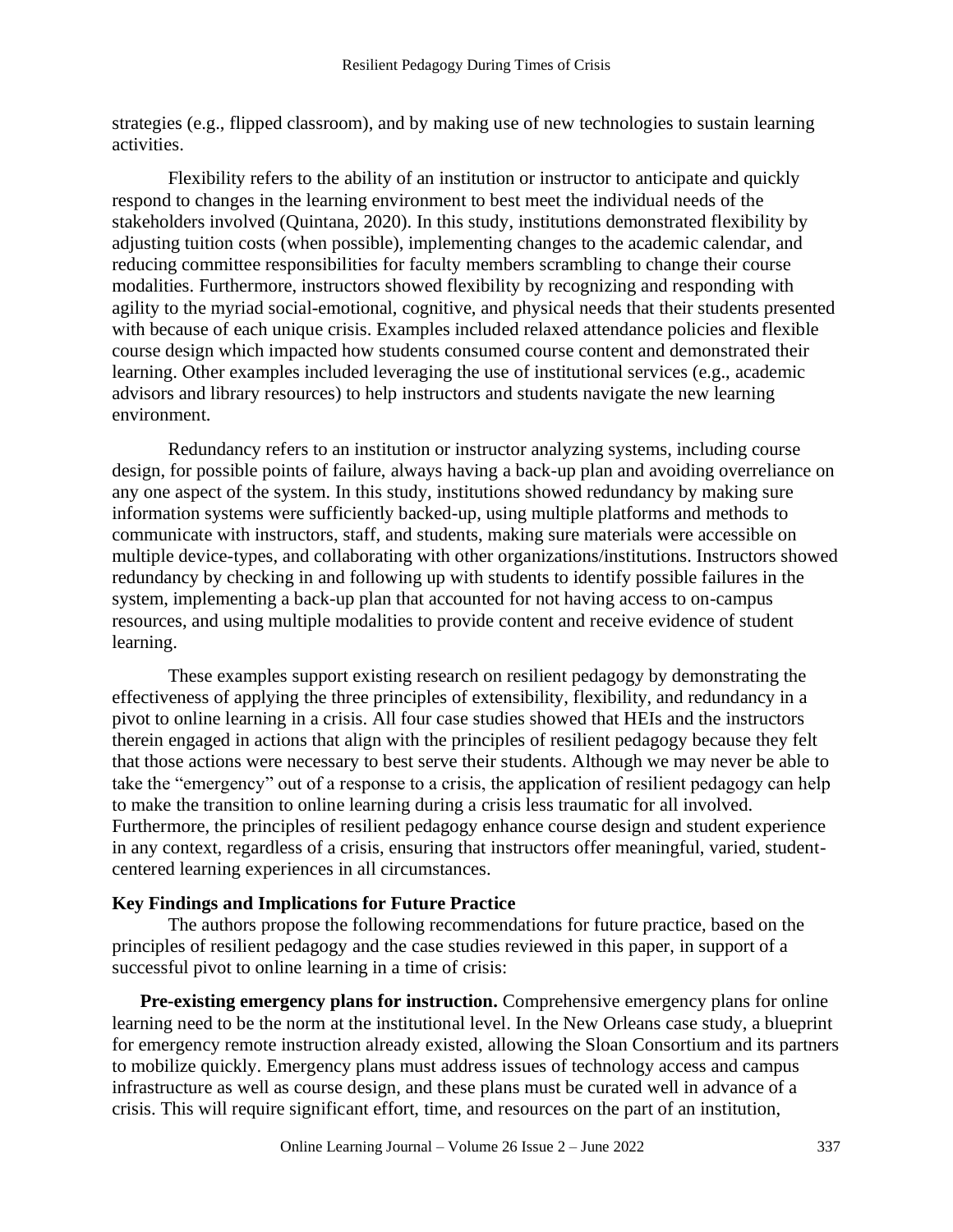especially when it comes to training instructors and providing proper technological and pedagogical support.

**Institutional support.** Institutional support includes—but is not limited to—professional development, training, and technical support for online learning, adequate support staff for students and faculty that can still be accessed in a virtual format, attention to resources for students who might not otherwise be able to participate in online learning, and possible adjustments to tuition. This is an issue of equity. In three of the case studies, student access to the internet and needed devices proved to be a barrier to participation in online learning, and these needs were not always adequately addressed. Equitable learning should also translate to resilient classroom teaching practices in which instructors are able to flex and change their course requirements, curriculum content, and due dates according to student needs. This is especially needed in moments of crisis and trauma.

**Digital literacy.** As seen with the faculty members interviewed in the South Africa case study, it cannot be assumed that instructors will be willing/ready to engage in online teaching if the need arises. Training faculty members to engage in online instruction is an inevitability; perhaps it is time that a certain level of digital literacy is non-negotiable for current HEI faculty/staff and future faculty hires. Professional development opportunities that support the use of new digital tools and platforms, best practices in online teaching, and department-level collaboration must be a priority. In the South Africa case study, the professors most accustomed to using the LMS for some level of blended instruction prior to the crisis had the easiest time making the adjustment to teaching fully online when the situation demanded it. Even for residential universities that house students on campus and primarily conduct in-person classes, the COVID-19 pandemic has proven that no university is exempt from needing to think about dynamic learning options to best serve their students.

## **Limitations**

These case studies were drawn from a search of the available published literature and therefore represents only those cases that were documented in this way. Furthermore, any potential limitations in those studies (e.g., small sample size; no control for subjective bias) could be considered limitations of this study as well.

A second limitation pertains to researcher's bias. While the two coders reflected on their assumptions and preconceptions and how these might affect their data analysis, and while all the authors regularly conferenced to cross-check bias, it is still important to acknowledge that the results and discussion in this study reflect the choices for inclusion and perspectives of the researchers and could be subject to other interpretations.

A third limitation is that the results gathered from the case studies included in this study represent scenarios and responses that are particular to the context of each case study (e.g., private, faith-based HEI in case 4).While the results may not be generalizable to other contexts, it is possible that HEIs in a different context (e.g., a minority-serving institution) can still identify with the ERT experience and benefit from learning about the principles of resilient pedagogy. They can extend or adapt the application of specific resilient pedagogical strategies identified in this study in their relevant contexts, thereby contributing to a richer understanding of the phenomenon of ERT.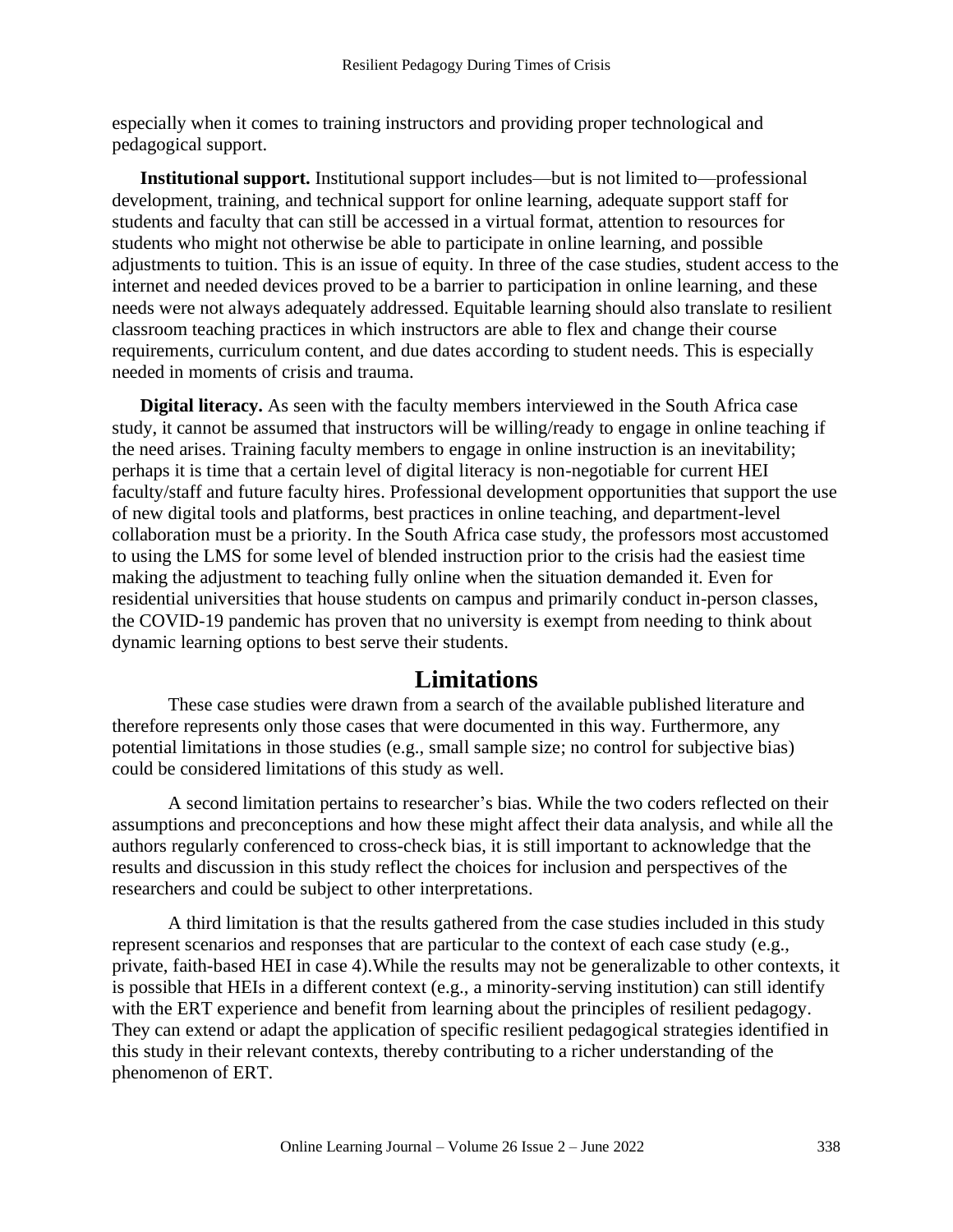Finally, resilient pedagogy is a relatively new topic of study in the field of education and therefore research on this topic is sparse. To the best of our knowledge, no validated instruments for resilient pedagogy have been published. This could be an area for further research.

### **Suggestions for Further Research**

The principles of resilient pedagogy were used to analyze each of the four cases in this study and to devise the recommendations above. Three of the four cases examined in this study involved crises that occurred prior to the COVID-19 pandemic. It would be interesting to see whether the institutions in these cases fared better than others in their response to the COVID-19 pandemic because of their prior experience, and whether indicators of resilient pedagogy can be found in their response. Future research could involve longitudinal studies of institutional response, using the principles of resilient pedagogy as a measurement.

Regarding measurement of the principles of resilient pedagogy, there is a need for the development of measurement tools that can be used to gather both quantitative and qualitative data. The researchers in this study used a case study approach and a top-down thematic coding approach based on the definitions of three principles provided by Quintana (2020). Future research could involve further refinement of the principles and the development and validation of a survey instrument.

Finally, we would like to suggest that a fourth principle may need to be added that addresses the social-emotional aspect of resilience in terms of how to build resilience in educators so that they are able to employ the other three principles of resilient pedagogy. Aguilar (2020) describes resilience as "a way of being" that is possible only through the challenging work of building self-awareness. Educators can build resilience by focusing on positive emotions (hope, purpose, curiosity, and empathy) and on elements in their teaching practice that they are able to influence and control (Aguilar, 2020). A traumatic event or crisis affects all spheres of life and educators may feel isolated and overwhelmed by their personal experience of the event, while simultaneously feeling unprepared to meet the needs of their students in an emergency remote learning context. Resilience does not come naturally to all and the capacity for resilience must be built before we experience trauma or crisis. We must equip educators with the habits of mind that lead to a resilient response to any change in the learning environment. Recognizing this, HEIs' contingency plans must include social-emotional support for faculty and staff. Furthermore, HEIs should include opportunities for building resilience in their continuous professional development plans. This is an important way that HEIs can demonstrate resilient pedagogy at the institutional level. Essentially, the key to resilient teaching is a resilient teacher, and the work of continuously building resilience in all faculty and staff must be a primary goal of HEIs moving forward. It may be that this fourth principle exists on the periphery of the construct, in much the same way that "context" exists on the periphery of other frameworks. Future research could investigate how to incorporate this essential aspect of resilience.

## **Conclusion**

As previously noted, the need for HEIs to be prepared to respond to a crisis is not new; however, the COVID-19 pandemic has had an unprecedented global impact, requiring HEIs worldwide to make rapid shifts to online learning and maintain remote teaching modalities for much longer than anticipated. As institutions and instructors continue to navigate this crisis,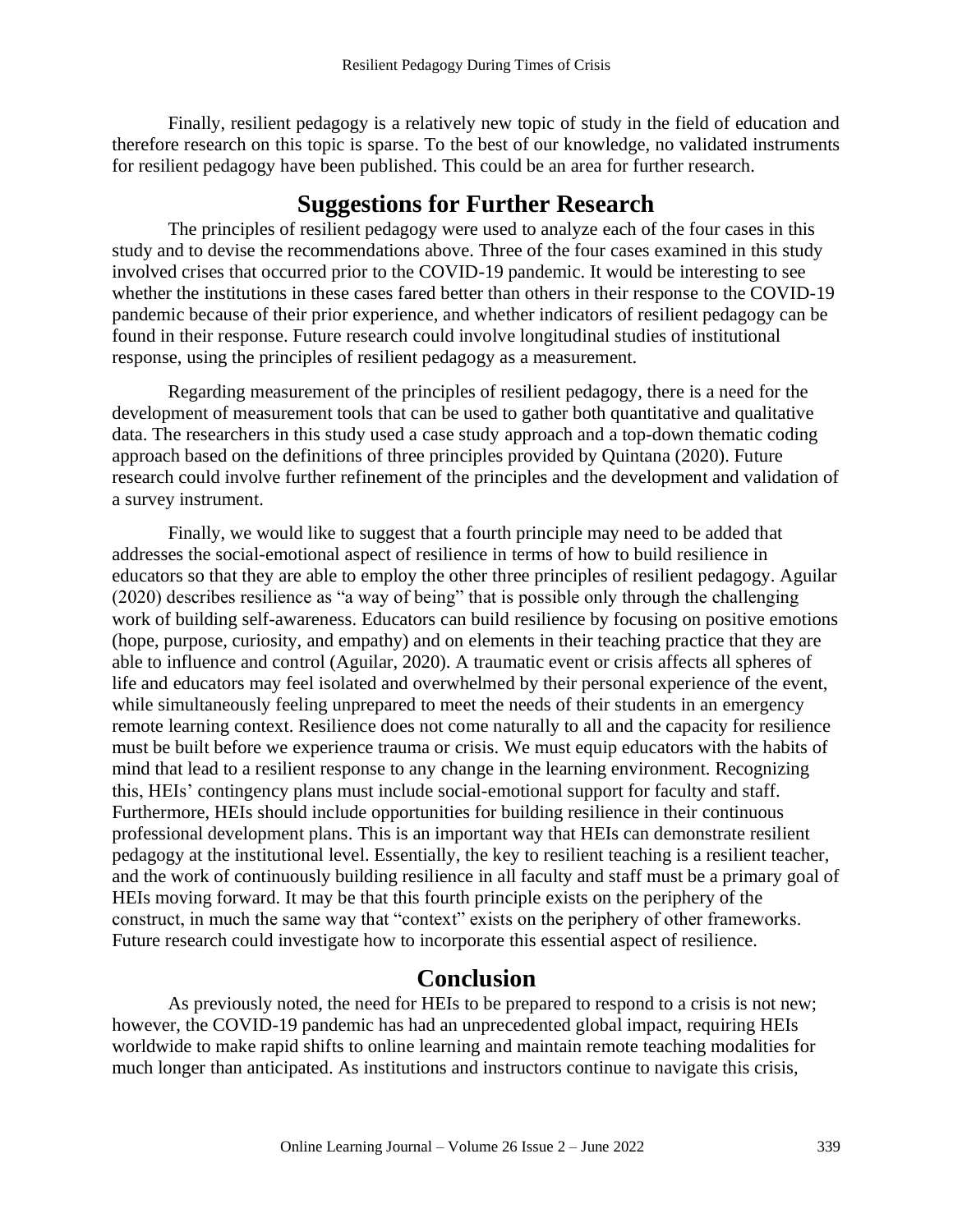much can be learned from the principles of resilient pedagogy, including examples drawn from HEIs that have demonstrated resilience in the face of a crisis in the past.

Key findings indicate that pre-existing emergency plans for instruction and robust institutional support systems (including academic support staff, tech support, and centers for teaching and learning) will significantly impact institutional and individual capacity to practice resilience. As HEIs continue to navigate the COVID-19 pandemic worldwide they would be wise to focus attention on faculty professional development in resilience pedagogy, technology training and infrastructure, and resource equity for students. Institutional and instructional resilience will not only help HEIs more effectively pivot to online teaching in the face of a crisis in the future but improve the instructional design and delivery of online courses in all circumstances, leading to meaningful and sustainable online teaching in the present.

#### **Declarations**

The authors declared no potential conflicts of interest with respect to the research, authorship, and/or publication of this article.

The authors assert that approval from the ethics review board (IRB) at Seattle Pacific University, USA was given for this study.

The authors declared that they received no financial support for the research, authorship, and/or publication of this article.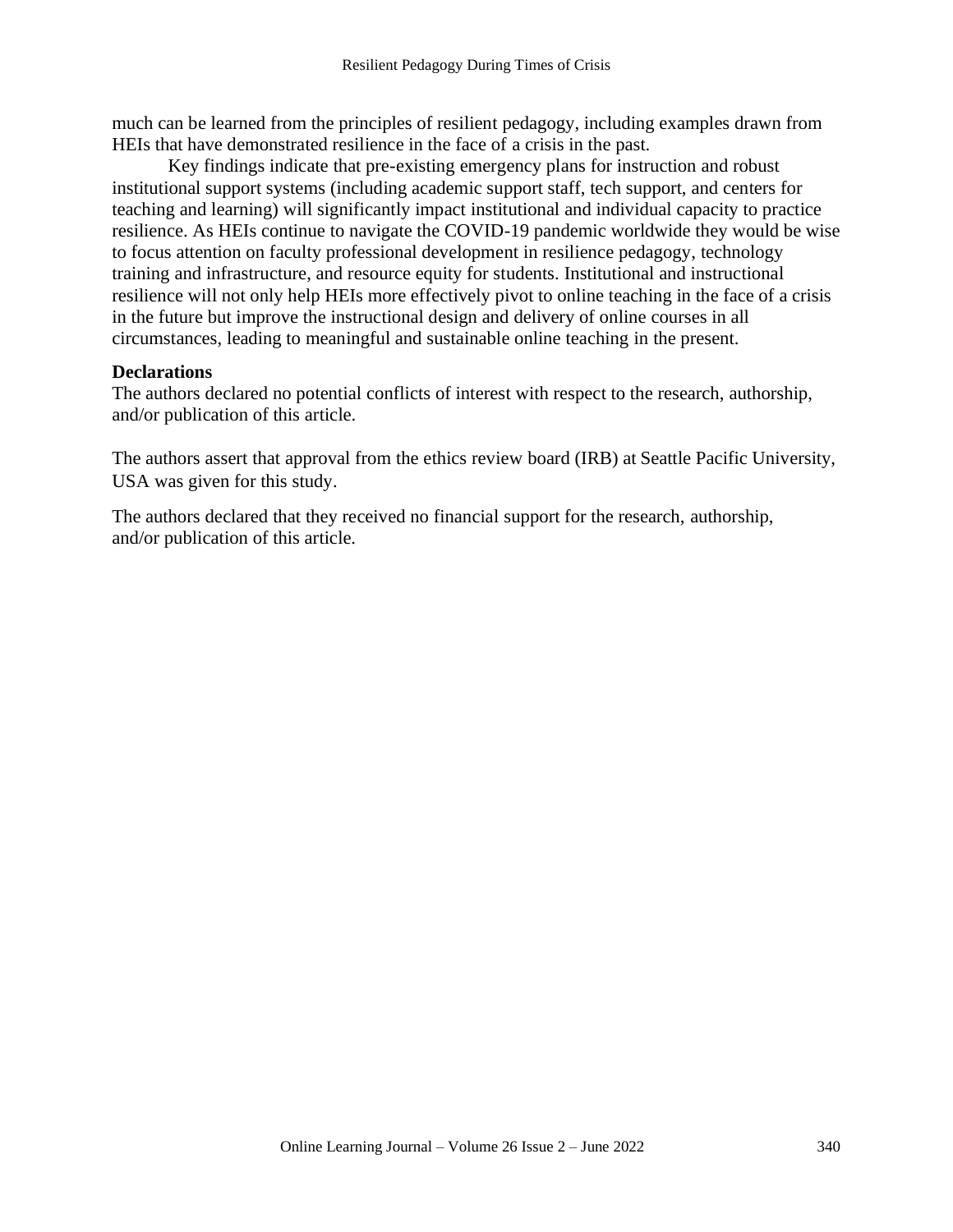# **References**

- Aguilar, E. (2020). *Coaching for equity: Conversations that change practice*. John Wiley & Sons.
- Anderson, T. (2008). Towards a Theory of Online Learning. In *The Theory and Practice of Online Learning* (2nd Edition). AU Press. [https://read.aupress.ca/read/the-theory-and](https://read.aupress.ca/read/the-theory-and-practice-of-online-learning/section/4d56145b-d99a-474d-9bcb-de69f3683622#ch02)[practice-of-online-learning/section/4d56145b-d99a-474d-9bcb-de69f3683622#ch02](https://read.aupress.ca/read/the-theory-and-practice-of-online-learning/section/4d56145b-d99a-474d-9bcb-de69f3683622#ch02)
- Bates, T. (2020, April 7). *What should we be doing about online learning when social distancing ends?* Online Learning and Distance Education Resources. [https://www.tonybates.ca/2020/04/07/what-should-we-be-doing-about-online](https://www.tonybates.ca/2020/04/07/what-should-we-be-doing-about-online-learningwhen-social-distancing-ends/)[learningwhen-social-distancing-ends/](https://www.tonybates.ca/2020/04/07/what-should-we-be-doing-about-online-learningwhen-social-distancing-ends/)
- Bransford, J., Brown, A., & Cocking, R. (1999). *How People Learn: Brain, Mind, Experience, and School: Expanded Edition*. National Research Council.<https://doi.org/10.17226/9853>
- Braun, V., & Clarke, V. (2006). Using thematic analysis in psychology. *Qualitative Research in Psychology, 3*(2), 77–101.<https://doi.org/10.1191/1478088706qp063oa>
- Center for Applied Special Technology (CAST). (2018). *About universal design for learning*. <https://www.cast.org/impact/universal-design-for-learning-udl>
- Chow, R.S., Lam, C.M., & King, I. (2020). Crisis Resilience Pedagogy (CRP) for teaching and learning. *2020 IEEE Conference on Teaching, Assessment, & Learning for Engineering (TALE),* 384-391. <https://doi.org/10.1109/TALE48869.2020.9368496>
- Colton, J. S., & Phillips, C. J. (2021). *A New Normal in Inclusive, Usable Online Learning Experiences*. In T. Thurston, K. Lundstrom, & C. González, (Eds.), *Resilient Pedagogy: Practical Teaching Strategies to Overcome Distance, Disruption, and Distraction*. Utah State University Libraries.
- Czerniewicz, L., Trotter, H., & Haupt, G. (2019). Online teaching in response to student protests and campus shutdowns: Academics' perspectives. *International Journal of Educational Technology in Higher Education*, 16(43). <https://doi.org/10.1186/s41239-019-0170-1>
- Graham, C. R. (2004). Blended learning systems: Definitions, current trends, and future directions. In *Handbook of blended learning: Global Perspectives, local designs*. Pfeiffer Publishing.
- Grajek, S. (2020, April 10). *EDUCAUSE COVID-19 QuickPoll Results: Grading and Proctoring*. *Educause Review*. [https://er.educause.edu/blogs/2020/4/educause-covid-19](https://er.educause.edu/blogs/2020/4/educause-covid-19-quickpoll-results-grading-and-proctoring) [quickpoll-results-grading-and-proctoring](https://er.educause.edu/blogs/2020/4/educause-covid-19-quickpoll-results-grading-and-proctoring)
- Hodges, C., Moore, S., Lockee, B., Trust, T., & Bond, A. (2020, March 27). *The difference between emergency remote teaching and online learning*. Educause Review. [https://er.educause.edu/articles/2020/3/the-difference-between-emergency-remote](https://er.educause.edu/articles/2020/3/the-difference-between-emergency-remote-teaching-and-online-learning)[teaching-and-online-learning](https://er.educause.edu/articles/2020/3/the-difference-between-emergency-remote-teaching-and-online-learning)
- Johnson, N., Veletsianos, G., & Seaman, J. (2020). U.S. faculty and administrators' experiences and approaches in the early weeks of the COVID-19 pandemic. *Online Learning,* 24(2). <http://dx.doi.org/10.24059/olj.v24i2.2285>